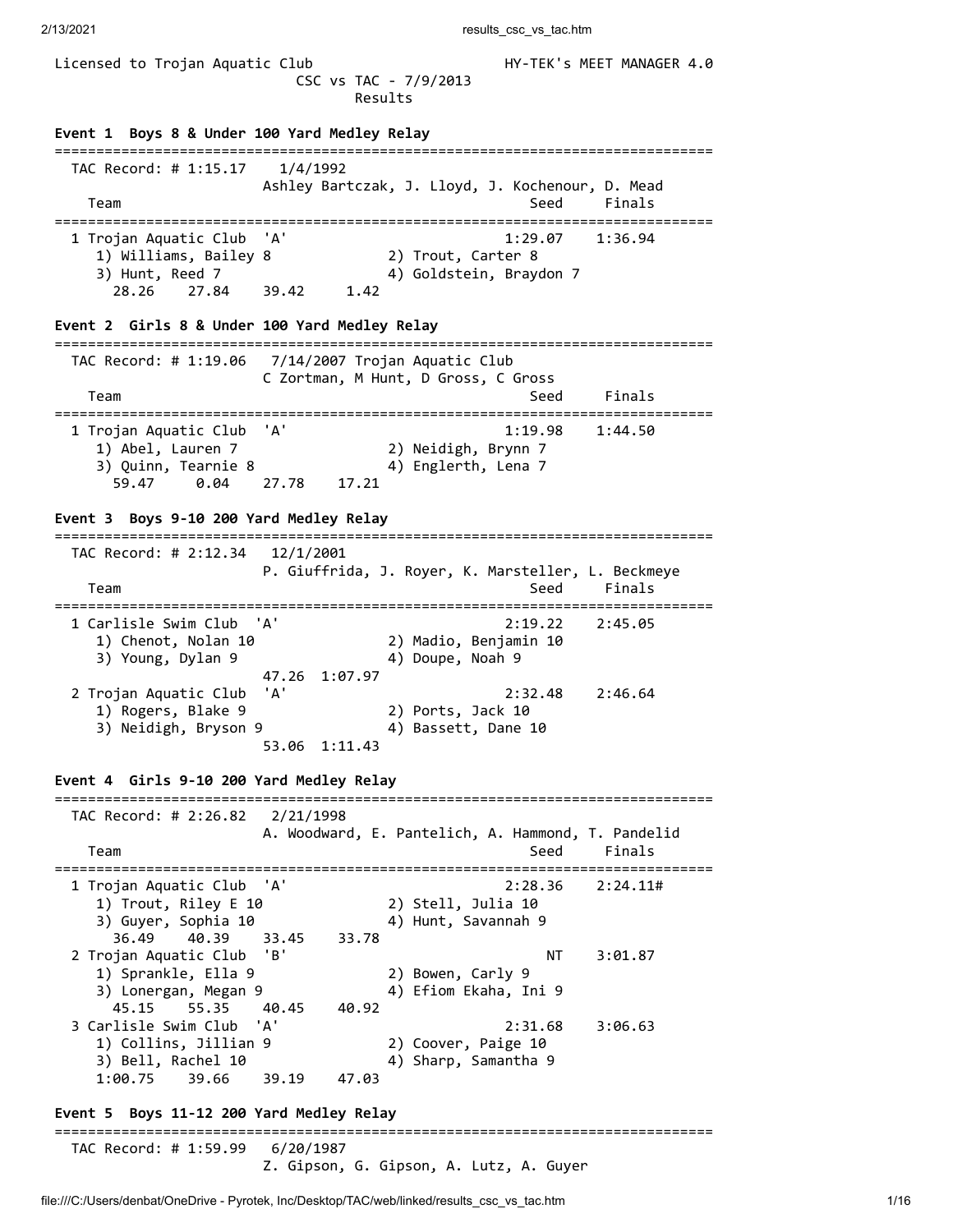2/13/2021 **results** csc vs tac.htm file:///C:/Users/denbat/OneDrive - Pyrotek, Inc/Desktop/TAC/web/linked/results\_csc\_vs\_tac.htm 2/16 Team Seed Finals =============================================================================== 1 Trojan Aquatic Club 'A' 1) Rogers, Charles 11 2) Culbertson, Trevor 10 3) Williams, Keagan 10 4) Sanford, Erick 12 36.43 15.20 33.20 1:50.18 -- Carlisle Swim Club 'A' 2:21.62 DQ 1) Shank, Layton 11 2) Boswell, Jackson 12 3) Bell, Isaiah 12 4) Sharp, AJ 12 41.61 40.59 33.49 34.99 **Event 6 Girls 11-12 200 Yard Medley Relay** =============================================================================== TAC Record: # 2:06.21 2/2/2013 M. Abel, K. Hunt, R. Stein, K. Walker Team Seed Finals =============================================================================== 1 Trojan Aquatic Club 'A' 2:06.21 2:16.00 1) Yingling, Erika 12 2) Hunt, Katie 12 3) Abel, Maddy 12 4) Stein, Rachel 12 3) Abel, Maddy 12 (39.11 37.03 32.66 27.20 2 Carlisle Swim Club 'A' 2:14.36 2:20.29 1) Young, Sierra 12 2) Lippert, Grace 12 3) Bixby, Frances 12 4) Tate, Meg 11 36.01 36.91 38.87 28.50 **Event 7 Boys 13-14 200 Yard Medley Relay** =============================================================================== TAC Record: # 1:46.07 8/2/1989 A. Guyer, Z. Gipson, A. Lutz, G. Gipson Team Seed Finals =============================================================================== 1 Trojan Aquatic Club 'B' NT 2:34.81 1) Bassett, Tate 13 2) Orndorff, Seth 14 3) Zortman, CJ 11 4) Smith, Sean 13 36.56 41.68 42.60 33.97 2 Trojan Aquatic Club 'A' 2:13.32 2:43.85 1) Coleman, Kaden 13 2) Patterson, Alex 13 3) Golden, Trent 14  $\hskip1cm$  4) Mummert, Wesley 14 56.40 17.13 24.13 1:06.19 **Event 8 Girls 13-14 200 Yard Medley Relay** =============================================================================== TAC Record: # 1:59.47 7/1/1987 J. Mroziak, N. Lehman, P. Smith, J. Kahn Team Seed Finals =============================================================================== 1 Carlisle Swim Club 'A' 2:25.91 2:11.68 1) Young, Maddison 13 2) Tate, Ellie 13 3) Erfle, Kate 14 4) Young, Elizabeth 14 35.70 37.14 30.80 28.04 2 Trojan Aquatic Club 'A' 2:08.51 2:11.87 1) Bowen, Alexis 13 2) Walker, Keelie 13 3) Zortman, Cara Sue 14 4) Strickler, Sydnee 13 35.13 35.73 31.13 29.88 3 Carlisle Swim Club 'B' NT 2:23.91 1) Matis, Kaylyn 13 2) Rowe, Hayden 13 3) Murphy-Zug, Gretchen 14 4) Gobin, Rachel 12 1:18.14 33.80 32.01 **Event 9 Boys 15 & Over 200 Yard Medley Relay** =============================================================================== TAC Record: # 1:43.23 7/23/1997 J, Estlack, B. Platt, M. Shorb, J. Starner Team Seed Finals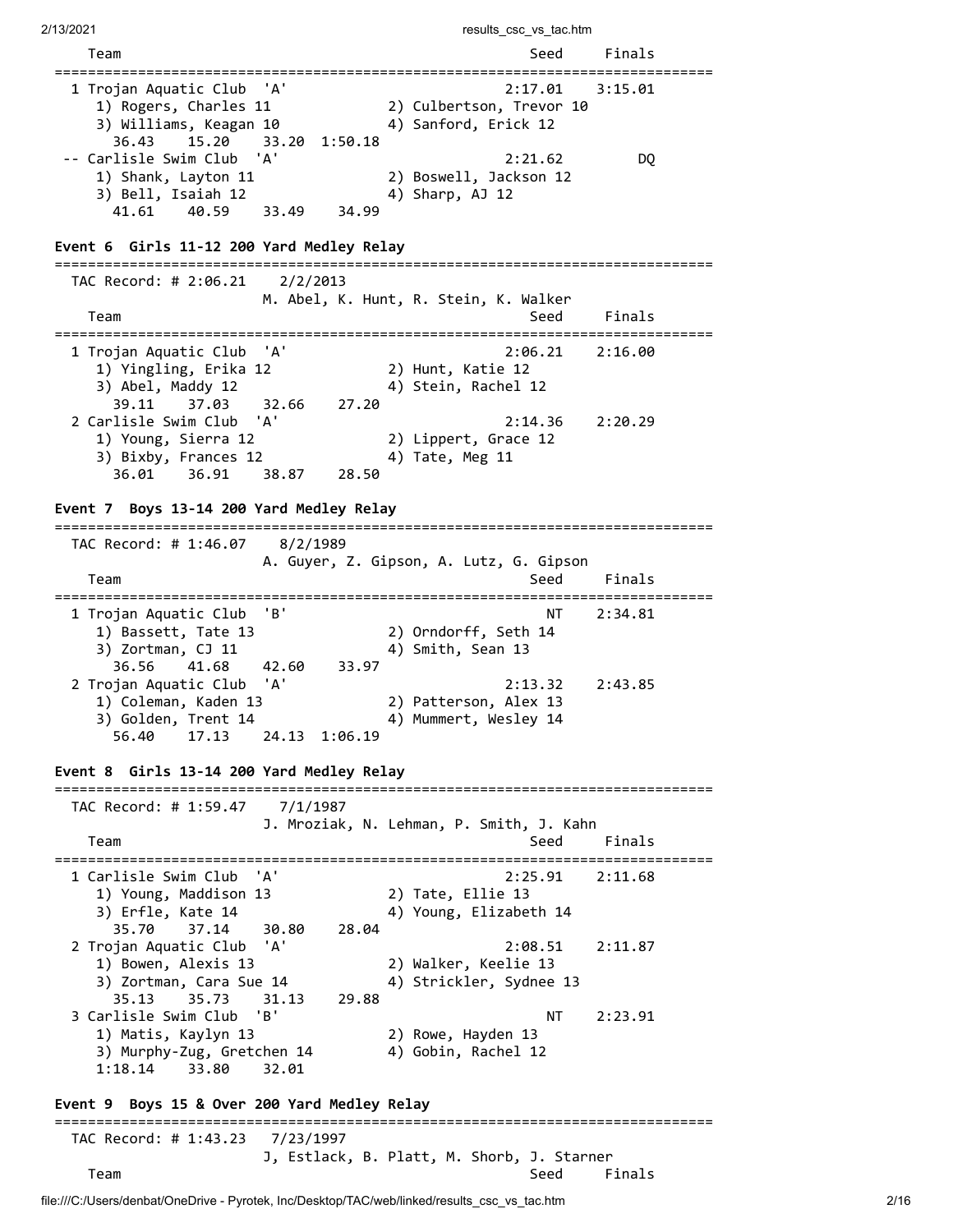| 1 Carlisle Swim Club 'A'<br>1) Chenot, Devon 13<br>3) Waters, Johnnie 17 |                                        | 2) Madio, Daniel 15<br>4) Hoch, Jackson 15 | 1:49.31 2:02.03 |
|--------------------------------------------------------------------------|----------------------------------------|--------------------------------------------|-----------------|
| 33.26 31.58                                                              | 29.67 27.52                            |                                            |                 |
| Event 10 Girls 15 & Over 200 Yard Medley Relay                           |                                        |                                            |                 |
| TAC Record: # 1:53.59 8/2/1989                                           |                                        | J. Mroziak, N. Lehman, P. Smith, J. Klein  |                 |
| Team                                                                     |                                        | Seed                                       | Finals          |
| 1 Carlisle Swim Club  'A'                                                |                                        | NΤ                                         | 2:14.00         |
| 1) Barnes, Allison 16                                                    |                                        | 2) Boswell, Rebecca 15                     |                 |
| 3) Strahosky, Kelly 17<br>35.41                                          | 39.89 31.42<br>27.28                   | 4) Amsbaugh, Anna 17                       |                 |
| 2 Trojan Aquatic Club 'A'                                                |                                        | 2:09.68                                    | 2:17.91         |
| 1) Gochnauer, Morgan 14                                                  |                                        | 2) Copenheaver, Kirstin 15                 |                 |
| 3) Patterson, Allie 17                                                   |                                        | 4) Smith, Carsyn 15                        |                 |
| 39.17<br>34.80                                                           | 35.01 28.93                            |                                            |                 |
| Event 11 Boys 9-10 100 Yard IM<br>=========================              |                                        |                                            |                 |
| TAC Record: # 1:12.93 2/3/2002 Kevin Marsteller                          |                                        |                                            |                 |
| Name                                                                     | Age Team                               | Seed                                       | Finals          |
| 1 Chenot, Nolan                                                          | 10 CSC                                 | NT                                         | 1:23.68         |
| 18.72 22.19 24.84 17.93                                                  |                                        |                                            |                 |
| 2 Young, Dylan                                                           | 9 CSC                                  | NT T                                       | 1:24.15         |
| 17.55 20.86 27.47 18.27                                                  |                                        |                                            |                 |
| 3 Neidigh, Bryson                                                        | 9 TAC                                  | 1:29.80                                    | 1:26.36         |
| 17.96 22.67                                                              | 26.50 19.23                            |                                            |                 |
| -- Bassett, Dane<br>18.83 23.79 26.71 22.77                              | 10 TAC                                 | 1:35.24                                    | DQ              |
|                                                                          |                                        |                                            |                 |
| Event 12 Girls 9-10 100 Yard IM<br>================================      |                                        |                                            |                 |
| TAC Record: # 1:14.10 6/29/2002 Julia Kucherich                          |                                        |                                            |                 |
| Name                                                                     | Age Team                               | Seed                                       | Finals          |
| 1 Trout, Riley E                                                         | ============================<br>10 TAC | 1:17.53                                    | 1:16.93         |
| 15.82 19.70                                                              | 23.29<br>18.12                         |                                            |                 |
| 2 Guyer, Sophia                                                          | 10 TAC                                 | 1:28.34                                    | 1:19.58         |
| 19.93<br>15.85                                                           | 24.18 19.62                            |                                            |                 |
| 3 Bell, Rachel                                                           | 10 CSC                                 | NT                                         | 1:20.82         |
| 16.88<br>21.84                                                           | 24.81<br>17.29                         |                                            |                 |
| Event 13 Boys 11-12 100 Yard IM                                          |                                        |                                            |                 |
|                                                                          |                                        |                                            |                 |
| Name                                                                     | Age Team                               | Seed                                       | Finals          |
| 1 Hammer, Kevin                                                          | 12 CSC                                 | NT                                         | 1:13.61         |
| 15.69 17.73                                                              | 22.61 17.58                            |                                            |                 |
| 2 Lonergan, Devon                                                        | 12 TAC                                 | 1:18.89                                    | 1:15.59         |
| 16.36 19.20                                                              | 22.93 17.10                            |                                            |                 |
| 3 Peters, Matthew                                                        | 11 TAC                                 | 1:15.58                                    | 1:15.68         |
| 15.57<br>20.82                                                           | 22.12 17.17                            |                                            |                 |
| 4 Shank, Layton<br>18.51 22.23                                           | 11 CSC<br>26.28<br>18.79               | 1:42.94                                    | 1:25.81         |
| Event 14 Girls 11-12 100 Yard IM                                         |                                        |                                            |                 |
|                                                                          |                                        |                                            |                 |
| TAC Record: # 1:08.29    6/13/2013 Rachel Stein, TAC                     |                                        |                                            |                 |
| Name                                                                     | Age Team                               | Seed                                       | Finals          |

file:///C:/Users/denbat/OneDrive - Pyrotek, Inc/Desktop/TAC/web/linked/results\_csc\_vs\_tac.htm 3/16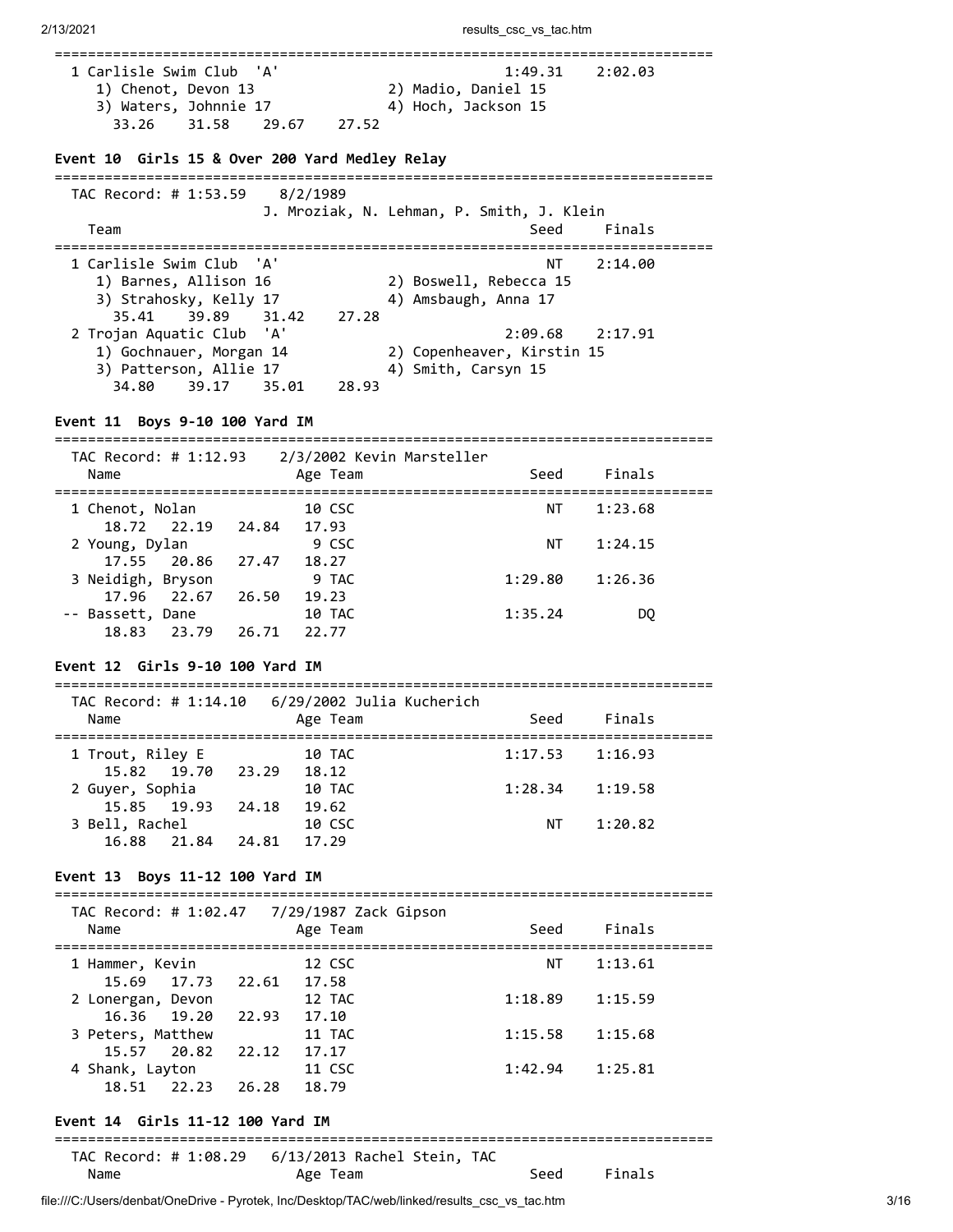| 1 Lippert, Grace    |                   |       | 12 CSC | NT.                 | 1:11.02 |
|---------------------|-------------------|-------|--------|---------------------|---------|
|                     | 15.89 17.04 22.00 |       | 16.09  |                     |         |
| 2 Tate, Meg         |                   |       | 11 CSC | 1:18.21             | 1:13.97 |
|                     | 16.14 19.46 21.34 |       | 17.03  |                     |         |
| 3 Russo, Freddie    |                   |       | 11 TAC | NT                  | 1:33.41 |
|                     | 19.35 24.11 29.22 |       | 20.73  |                     |         |
| 4 Nicholson, Sophie |                   |       | 11 TAC | $1:48.61$ $1:38.05$ |         |
| 21.41 25.99         |                   | 29.20 | 21.45  |                     |         |
|                     |                   |       |        |                     |         |

#### **Event 15 Boys 13-14 100 Yard IM**

===============================================================================

| TAC Record: # 58.10 7/22/1989 Zach Gipson<br>Name |       | Age Team | Seed    | Finals  |  |
|---------------------------------------------------|-------|----------|---------|---------|--|
| 1 Chenot, Devon                                   |       | 13 CSC   | 1:06.66 | 1:03.51 |  |
|                                                   | 19.20 | 14.83    |         |         |  |
| 2 Patterson, Alex                                 |       | 13 TAC   | 1:16.48 | 1:18.92 |  |
| 16.43 21.28                                       | 22.63 | 18.58    |         |         |  |
| 3 Orndorff, Seth                                  |       | 14 TAC   | 1:24.09 | 1:23.78 |  |
| 21.63<br>16.46                                    | 26.07 | 19.62    |         |         |  |
|                                                   |       |          |         |         |  |

#### **Event 16 Girls 13-14 100 Yard IM**

===============================================================================

| Name                                |       | Age Team        | Seed    | Finals  |  |
|-------------------------------------|-------|-----------------|---------|---------|--|
| 1 Zortman, Cara Sue                 |       | 14 TAC          | 1:17.19 | 1:14.85 |  |
| 2 Gochnauer, Morgan                 | 24.27 | 17.99<br>14 TAC | 1:13.69 | 1:17.68 |  |
| 16.12 20.78 23.26<br>3 Rowe, Hayden |       | 17.52<br>13 CSC | 1:25.84 | 1:20.08 |  |
| 18.89<br>19.70                      | 22.49 | 19.00           |         |         |  |

### **Event 17 Boys 15 & Over 100 Yard IM**

|                   |       | TAC Record: # 56.46 7/14/1990 Zach Gipson |         |         |
|-------------------|-------|-------------------------------------------|---------|---------|
| Name              |       | Age Team                                  | Seed    | Finals  |
|                   |       |                                           |         |         |
| 1 Waters, Johnnie |       | 17 CSC                                    | NΤ      | 1:09.01 |
|                   | 19.49 | 17.26                                     |         |         |
| 2 Hoch, Jackson   |       | 15 CSC                                    | 1:40.97 | 1:12.55 |
| 16.22 18.82       | 21.63 | 15.88                                     |         |         |
| -- Coleman, Kaden |       | 13 TAC                                    | ΝT      | DO      |
| 27.88<br>28.99    | 39.84 | 27.05                                     |         |         |

#### **Event 18 Girls 15 & Over 100 Yard IM**

=============================================================================== TAC Record: # 1:02.62 8/2/1989 Julie Mroziak

| $H = N$<br>Name         | O/Z/1909 JUIIE MIUZIAN<br>Age Team | Seed    | Finals  |
|-------------------------|------------------------------------|---------|---------|
| 1 Strahosky, Kelly      | 17 CSC                             | 1:10.36 | 1:12.30 |
| 16.32 18.31 21.48       | 16.19                              |         |         |
| 2 Barnes, Allison       | 16 CSC                             | 1:19.41 | 1:18.23 |
| 17.81 19.63 24.82       | 15.97                              |         |         |
| 3 Hunt, Katie           | 12 TAC                             | 1:20.73 | 1:19.17 |
| 18.09<br>20.81<br>22.03 | 18.24                              |         |         |
| 4 Quinn, Mattison       | 11 TAC                             | 1:30.42 | 1:26.14 |
| 18.37<br>20.40<br>26.88 | 20.49                              |         |         |

### **Event 19 Boys 8 & Under 25 Yard Freestyle**

=============================================================================== TAC Record: # 15.22 6/19/2004 Spenser Strickler Name **Age Team** Seed Finals ===============================================================================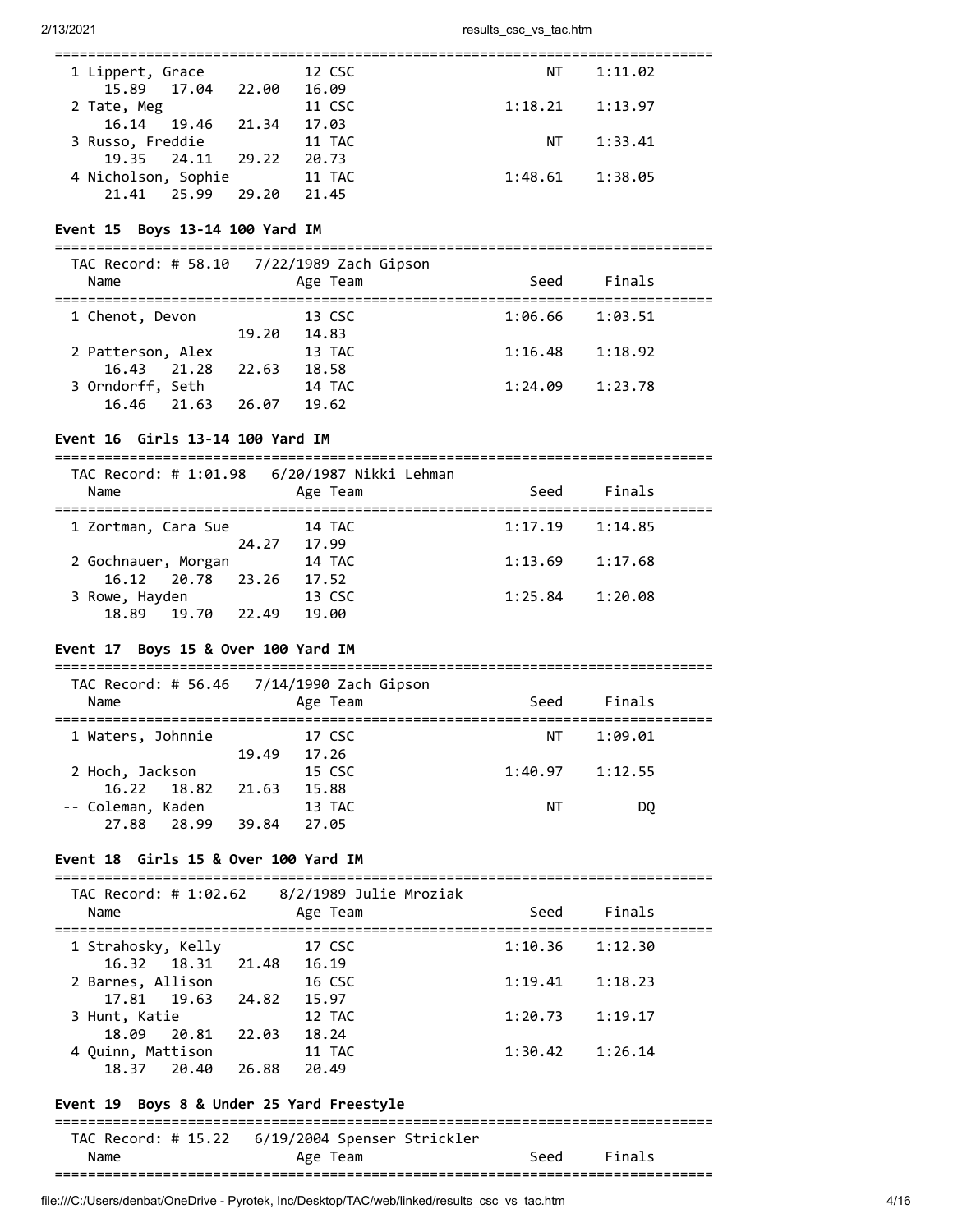| 1 Bassett, Rome        | 8 TAC | 18.95 | 19.14  |
|------------------------|-------|-------|--------|
| 2 Goldstein, Braydon   | 7 TAC | 20.98 | 19.92  |
| 3 Brody, Ryan          | 8 CSC | NΤ    | 23.48  |
| 4 Kimmel, Andrew       | 8 CSC | NT.   | 24.19  |
| -- Strohecker, Maxwell | 6 CSC | NT.   | X25.40 |
| -- Coover, Waytt       | 5 CSC | NT.   | X29.08 |

#### **Event 20 Girls 8 & Under 25 Yard Freestyle**

===============================================================================

| Name                                                                              | TAC Record: # 14.65 7/28/2007 Carson Gross<br>Age Team | Seed                    | Finals                                     |  |
|-----------------------------------------------------------------------------------|--------------------------------------------------------|-------------------------|--------------------------------------------|--|
| 1 Lippert, Catherine<br>2 Neidigh, Brynn<br>3 Quinn, Tearnie<br>4 Clements, Calyn | 8 CSC<br>7 TAC<br>8 TAC<br>7 CSC                       | NΤ<br>17.96<br>ΝT<br>NΤ | 18.03<br>18.10<br>18.54<br>20.18<br>X21.55 |  |
| -- Buehler, Katie<br>-- Coldren, Katelyn                                          | 6 CSC<br>8 CSC                                         | 27.16<br>NΤ             | X22.20                                     |  |

### **Event 21 Boys 9-10 50 Yard Freestyle**

=============================================================================== TAC Record: # 29.58 1/12/2002 Kevin Marsteller

| Name                                 | Age Team | Seed  | Finals   |  |
|--------------------------------------|----------|-------|----------|--|
| 1 Bassett, Dane<br>16.94 18.79       | 10 TAC   | 34.11 | 35.73    |  |
| 2 Rogers, Blake<br>17.86 19.70       | 9 TAC    | 39.34 | 37.56    |  |
| 3 Doupe, Noah<br>18.12 19.83         | 9 CSC    | NΤ    | 37.95    |  |
| 4 Chambers, Mark<br>19.10 22.40      | 10 CSC   | ΝT    | 41.50    |  |
| -- Kimmel, Ryan<br>21.82 26.33       | 10 CSC   | ΝT    | X48.15   |  |
| -- Miller, Patrick<br>31.83<br>37.41 | 9 CSC    | NΤ    | X1:09.24 |  |

### **Event 22 Girls 9-10 50 Yard Freestyle**

#### ===============================================================================

| Name                  | TAC Record: # 29.76 1/24/2009 Carson Gross<br>Age Team | Seed      | Finals |  |
|-----------------------|--------------------------------------------------------|-----------|--------|--|
| 1 Bell, Rachel        | 10 CSC                                                 | ΝT        | 30.62  |  |
| 2 Hunt, Savannah      | 9 TAC                                                  | 32.81     | 32.64  |  |
| 15.88 16.76           |                                                        |           |        |  |
| 3 Lonergan, Megan     | 9 TAC                                                  | 33.63     | 34.52  |  |
| 16.52 18.00           |                                                        |           |        |  |
| 4 Chambers, Katy Anne | 9 CSC                                                  | ΝT        | 50.85  |  |
| 23.96 26.89           |                                                        |           |        |  |
| -- Bowen, Carly       | 9 TAC                                                  | 40.80     | X40.93 |  |
| 19.64 21.29           |                                                        |           |        |  |
| -- Sprankle, Ella     | 9 TAC                                                  | 40.02     | X41.14 |  |
| 20.07 21.07           |                                                        |           |        |  |
| -- Collins, Jillian   | 9 CSC                                                  | <b>NT</b> | X41.69 |  |
| 22.61<br>19.08        |                                                        |           |        |  |
| -- Sharp, Samantha    | 9 CSC                                                  | ΝT        | X48.99 |  |
| 24.36<br>24.63        |                                                        |           |        |  |

### **Event 23 Boys 11-12 50 Yard Freestyle**

| Name               | TAC Record: # 24.46    6/20/1987 Greg Gipson<br>Age Team | Seed  | Finals |  |
|--------------------|----------------------------------------------------------|-------|--------|--|
| 1 Bell, Isaiah     | 12 CSC                                                   | 32.45 | 28.28  |  |
| 2 Boswell, Jackson | 12 CSC                                                   | ΝT    | 32.33  |  |

file:///C:/Users/denbat/OneDrive - Pyrotek, Inc/Desktop/TAC/web/linked/results\_csc\_vs\_tac.htm 5/16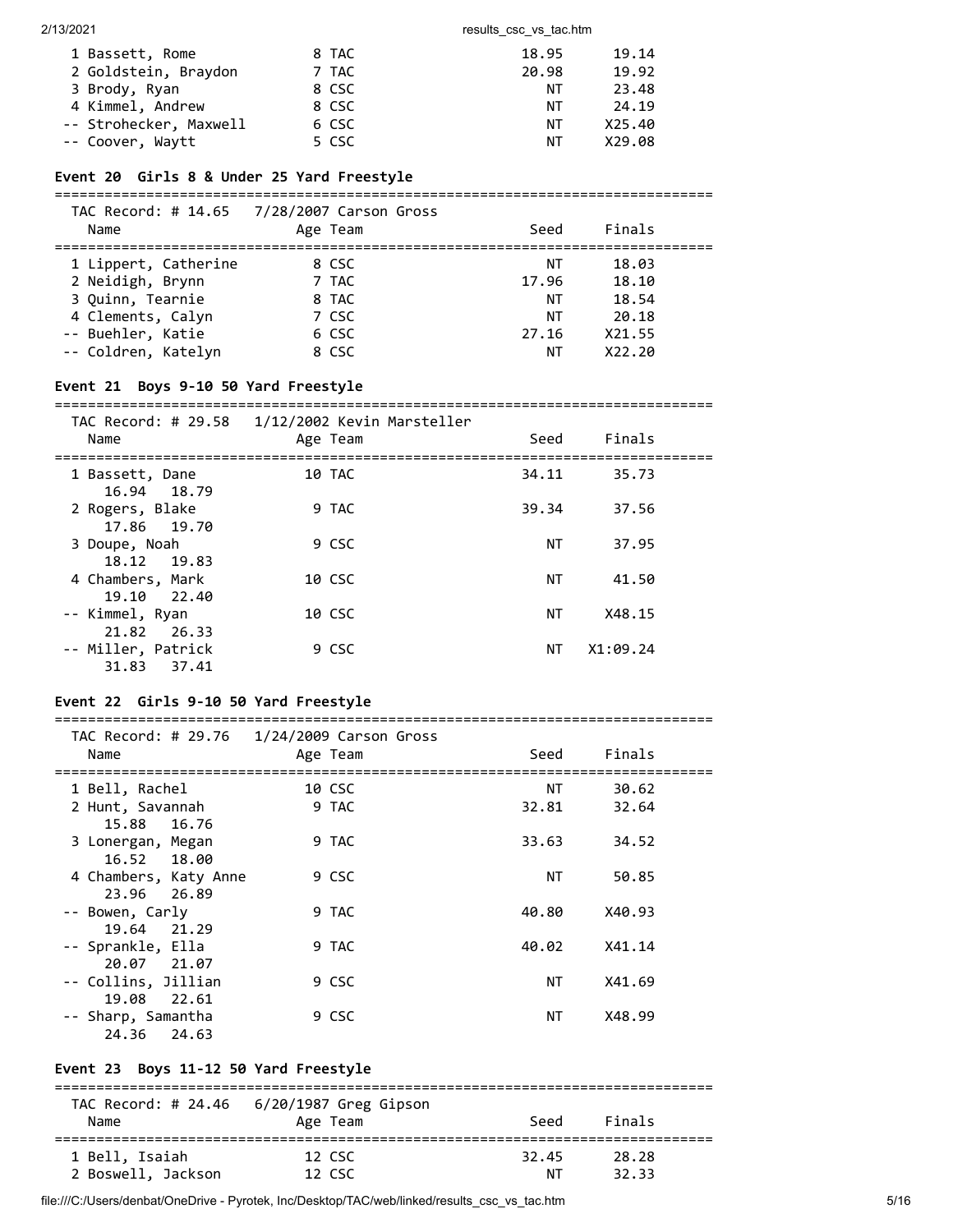| 3 Rogers, Charles    | 11 TAC | 33.28 | 32.43  |
|----------------------|--------|-------|--------|
| 4 Culbertson, Trevor | 10 TAC | 39.19 | 40.96  |
| 19.07 21.89          |        |       |        |
| -- Heeb, Will        | 11 CSC | 36.56 | X35.23 |
| -- Peterson, Liam    | 11 CSC | NT.   | X44.16 |
| 22.33<br>21.83       |        |       |        |

#### **Event 24 Girls 11-12 50 Yard Freestyle**

===============================================================================

| TAC Record: # 26.30<br>Name | $1/24/1987$ Whitney Peach<br>Age Team | Seed  | Finals |  |
|-----------------------------|---------------------------------------|-------|--------|--|
| 1 Tate, Meg                 | 11 CSC                                | 30.42 | 28.99  |  |
| 2 Young, Sierra             | 12 CSC                                | 33.91 | 29.12  |  |
| 3 Abel, Maddy               | 12 TAC                                | 30.67 | 30.21  |  |
| 4 Yingling, Erika           | 12 TAC                                | 33.39 | 33.05  |  |
| 16.10 16.95                 |                                       |       |        |  |
| -- Russo, Freddie           | 11 TAC                                | 34.91 | X35.50 |  |
| 17.43 18.07                 |                                       |       |        |  |
| -- Quinn, Mattison          | 11 TAC                                | 37.93 | X36.34 |  |
| 18.06<br>18.28              |                                       |       |        |  |

#### **Event 25 Boys 13-14 50 Yard Freestyle**

===============================================================================

| TAC Record: # 22.16<br>Name | 3/31/1989 Zack Gipson<br>Age Team | Seed  | Finals |  |
|-----------------------------|-----------------------------------|-------|--------|--|
| 1 Fiorentino, Max           | 14 CSC                            | 27.71 | 26.46  |  |
| 2 Golden, Trent             | 14 TAC                            | 29.46 | 28.21  |  |
| 3 Waters, Dec               | 13 CSC                            | 35.80 | 29.83  |  |
| 4 Coleman, Kaden            | 13 TAC                            | ΝT    | 45.33  |  |
| 22.12<br>23.21              |                                   |       |        |  |

#### **Event 26 Girls 13-14 50 Yard Freestyle**

=============================================================================== TAC Record: # 25.19 7/29/1987 Nikki Lehman

| Name                    | Age Team | Seed  | Finals |  |
|-------------------------|----------|-------|--------|--|
| 1 Young, Elizabeth      | 14 CSC   | 29.76 | 26.74  |  |
| 2 Stein, Rachel         | 12 TAC   | 28.29 | 27.61  |  |
| 3 Erfle, Kate           | 14 CSC   | 30.52 | 30.01  |  |
| 4 Strickler, Sydnee     | 13 TAC   | 30.78 | 30.28  |  |
| -- Murphy-Zug, Gretchen | 14 CSC   | 40.07 | X33.79 |  |
| 16.11 17.68             |          |       |        |  |
| -- Barnes, Erin         | 14 CSC   | 44.48 | X40.58 |  |
| 19.15<br>21.43          |          |       |        |  |

### **Event 27 Boys 15 & Over 50 Yard Freestyle**

| TAC Record: # 22.30<br>Name | 7/25/2009 Ben Appleby<br>Age Team | Seed  | Finals |  |
|-----------------------------|-----------------------------------|-------|--------|--|
| 1 Bukoski, Alex             | 16 TAC                            | 24.28 | 24.08  |  |
| 2 Madio, Daniel             | 15 CSC                            | 36.58 | 26.04  |  |
| 3 Waters, Dec               | 13 CSC                            | 35.80 | 30.51  |  |
| 4 Sanford, Erick            | 12 TAC                            | 50.32 | 57.92  |  |

### **Event 28 Girls 15 & Over 50 Yard Freestyle**

|                 | TAC Record: # 23.95 7/22/1989 Nikki Lehman |       |        |  |
|-----------------|--------------------------------------------|-------|--------|--|
| Name            | Age Team                                   | Seed  | Finals |  |
| 1 Smith, Carsyn | 15 TAC                                     | NT    | 29.97  |  |
| 2 Matis, Kaylyn | 13 CSC                                     | ΝT    | 31.30  |  |
| 3 Hunt, Katie   | 12 TAC                                     | 30.98 | 32.07  |  |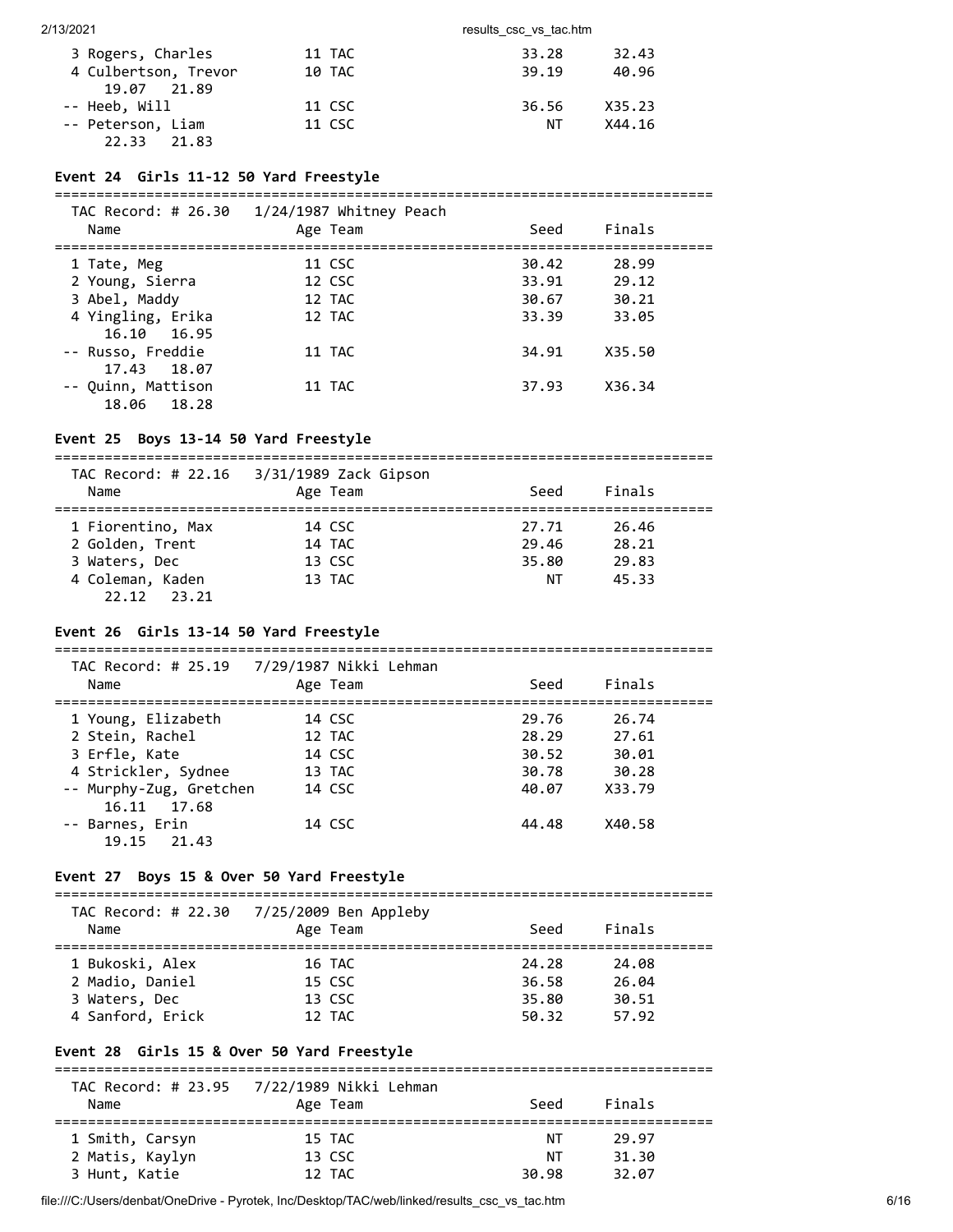# 4 Boswell, Rebecca and 15 CSC 15 NT 32.49

#### **Event 29 Boys 8 & Under 25 Yard Backstroke**

=============================================================================== TAC Record: # 17.98 6/26/2004 Spenser Strickler

| Name                   | TAC RECOLU. $\pi$ 17.50 U/20/2004 Spenser Strickler<br>Age Team | Seed  | Finals |  |
|------------------------|-----------------------------------------------------------------|-------|--------|--|
| 1 Hunt, Reed           | 7 TAC                                                           | 20.77 | 22.51  |  |
| 2 Bassett, Rome        | 8 TAC                                                           | 25.64 | 23.31  |  |
| 3 Kimmel, Andrew       | 8 CSC                                                           | ΝT    | 31.72  |  |
| -- Bell, Eli           | 6 CSC                                                           | NΤ    | X32.41 |  |
| -- Strohecker, Maxwell | 6 CSC                                                           | ΝT    | X32.51 |  |
| -- Brody, Ryan         | 8 CSC                                                           | NΤ    | DO     |  |
|                        |                                                                 |       |        |  |

#### **Event 30 Girls 8 & Under 25 Yard Backstroke**

===============================================================================  $T<sub>1</sub>$ 

| TAC Record: # 18.27<br>Name | 2/3/2013 Savannah Hunt<br>Age Team | Seed  | Finals |  |
|-----------------------------|------------------------------------|-------|--------|--|
| 1 Boswell, Elena            | 8 CSC                              | NΤ    | 23.17  |  |
| 2 Abel, Lauren              | 7 TAC                              | 22.66 | 26.19  |  |
| 3 Buehler, Katie            | 6 CSC                              | ΝT    | 26.85  |  |
| 4 Englerth, Lena            | 7 TAC                              | 28.55 | 27.21  |  |

### **Event 31 Boys 9-10 50 Yard Backstroke**

=============================================================================== TAC Record: # 32.85 1/26/2002 Kevin Marsteller

| Name               | $172$ $1220$ $141$ $12210$ $120$ $1200$ $1200$ $111$ $101$ $100$<br>Age Team | Seed  | Finals          |  |
|--------------------|------------------------------------------------------------------------------|-------|-----------------|--|
| 1 Young, Dylan     | 9 CSC                                                                        | NΤ    | 41.00           |  |
| 2 Rogers, Blake    | 9 TAC                                                                        | 43.89 | 43.02           |  |
| 3 Ports, Jack      | 10 TAC                                                                       | 46.63 | 47.26           |  |
| -- Stum, Ian       | 9 CSC                                                                        | ΝT    | X1:01.59        |  |
| -- Kimmel, Ryan    | 10 CSC                                                                       | ΝT    | DO.             |  |
| -- Miller, Patrick | 9 CSC                                                                        | ΝT    | XD <sub>O</sub> |  |

# **Event 32 Girls 9-10 50 Yard Backstroke**

| TAC Record: # 35.07 | $2/3/2013$ Riley Trout |       |        |  |
|---------------------|------------------------|-------|--------|--|
| Name                | Age Team               | Seed  | Finals |  |
|                     |                        |       |        |  |
| 1 Stell, Julia      | 10 TAC                 | 37.72 | 36.24  |  |
| 2 Hunt, Savannah    | 9 TAC                  | 40.95 | 42.26  |  |
| 3 Sharp, Samantha   | 9 CSC                  | ΝT    | 56.63  |  |
| 4 Collins, Jillian  | 9 CSC                  | NΤ    | 59.56  |  |

#### **Event 33 Boys 11-12 50 Yard Backstroke**

===============================================================================

| TAC Record: # 29.30<br>Name | 3/21/1987 Zack Gipson<br>Age Team | Seed  | Finals |  |
|-----------------------------|-----------------------------------|-------|--------|--|
| 1 Hammer, Kevin             | 12 CSC                            | NΤ    | 33.73  |  |
| 2 Lonergan, Devon           | 12 TAC                            | 36.17 | 36.37  |  |
| 3 Peters, Matthew           | 11 TAC                            | 37.68 | 38.81  |  |
| 4 Shank, Layton             | 11 CSC                            | 44.61 | 40.22  |  |

### **Event 34 Girls 11-12 50 Yard Backstroke**

| Name              | Age Team | Seed  | Finals |
|-------------------|----------|-------|--------|
|                   |          |       |        |
| 1 Stein, Rachel   | 12 TAC   | 30.89 | 31.47  |
| 2 Young, Sierra   | 12 CSC   | 42.25 | 35.52  |
| 3 Yingling, Erika | 12 TAC   | 38.84 | 40.09  |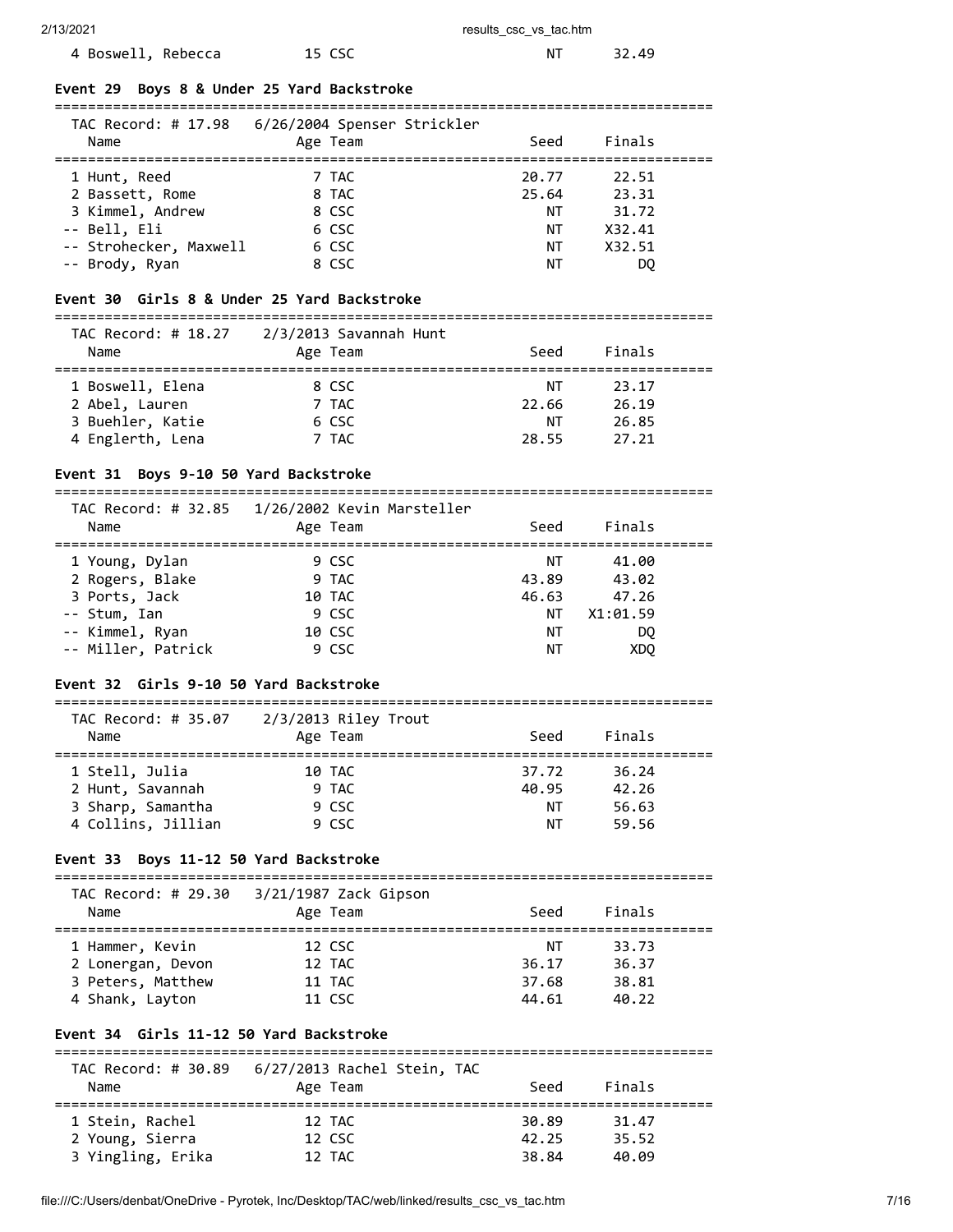# **Event 35 Boys 13-14 50 Yard Backstroke**

| TAC Record: # 27.98<br>Name        | 7/22/1989 Zach Gipson<br>Age Team | Seed           | Finals         |  |
|------------------------------------|-----------------------------------|----------------|----------------|--|
| 1 Chenot, Devon<br>2 Bassett, Tate | 13 CSC<br>13 TAC                  | 32.77<br>41.97 | 30.11<br>38.55 |  |
| 3 Orndorff, Seth                   | 14 TAC                            | 40.24          | 39.64          |  |

### **Event 36 Girls 13-14 50 Yard Backstroke**

| TAC Record: # 29.78<br>Name | 7/29/1987 Julie Mroziak<br>Age Team | Seed  | Finals |  |
|-----------------------------|-------------------------------------|-------|--------|--|
| 1 Walker, Keelie            | 13 TAC                              | 33.88 | 32.47  |  |
| 2 Young, Maddison           | 13 CSC                              | 37.11 | 33.18  |  |
| 3 Murphy-Zug, Gretchen      | 14 CSC                              | 44.53 | 40.67  |  |
| 4 Efiom Ekaha, Ini          | 9 TAC                               | 55.26 | 48.44  |  |

### **Event 37 Boys 15 & Over 50 Yard Backstroke**

| TAC Record: # 26.04<br>Name | 7/23/1997 Joe Estlack<br>Age Team | Seed  | Finals |  |
|-----------------------------|-----------------------------------|-------|--------|--|
| 1 Bukoski, Alex             | 16 TAC                            | NΤ    | 28.13  |  |
| 2 Smith, Sean               | 13 TAC                            | 40.90 | 39.91  |  |

### **Event 38 Girls 15 & Over 50 Yard Backstroke**

| Name                   | TAC Record: $\#$ 28.32 6/12/1999 Lindsay Billet<br>Age Team | Seed  | Finals |  |
|------------------------|-------------------------------------------------------------|-------|--------|--|
| 1 Abel, Maddy          | 12 TAC                                                      | 32.66 | 34.91  |  |
| 2 Barnes, Allison      | 16 CSC                                                      | 36.13 | 35.98  |  |
| 3 Erfle, Kate          | 14 CSC                                                      | 47.01 | 36.02  |  |
| 4 Copenheaver, Kirstin | 15 TAC                                                      | ΝT    | 36.26  |  |

#### **Event 39 Boys 9-10 100 Yard Freestyle**

#### =============================================================================== TAC Record: # 1:07.48 1/5/2002 Kevin Marsteller

| Name                                | $\frac{1}{2}$ , $\frac{1}{2}$ , $\frac{1}{2}$ , $\frac{1}{2}$ , $\frac{1}{2}$ , $\frac{1}{2}$ , $\frac{1}{2}$ , $\frac{1}{2}$ , $\frac{1}{2}$ , $\frac{1}{2}$<br>Age Team | Seed    | Finals   |  |
|-------------------------------------|---------------------------------------------------------------------------------------------------------------------------------------------------------------------------|---------|----------|--|
| 1 Chenot, Nolan<br>34.98<br>38.55   | 10 CSC                                                                                                                                                                    | ΝT      | 1:13.53  |  |
| 2 Neidigh, Bryson<br>37.50<br>40.11 | 9 TAC                                                                                                                                                                     | 1:15.66 | 1:17.61  |  |
| 3 Rogers, Blake<br>40.55 44.61      | 9 TAC                                                                                                                                                                     | 1:26.58 | 1:25.16  |  |
| 4 Madio, Benjamin<br>41.85 45.15    | 10 CSC                                                                                                                                                                    | ΝT      | 1:27.00  |  |
| -- Doupe, Noah<br>39.76 47.55       | 9 CSC                                                                                                                                                                     | NΤ      | X1:27.31 |  |
| -- Stum, Ian<br>49.63 1:06.65       | 9 CSC                                                                                                                                                                     | ΝT      | X1:56.28 |  |

### **Event 40 Girls 9-10 100 Yard Freestyle**

| TAC Record: # 1:05.58            | 2/3/2002 Julia Kucherich |         |         |  |
|----------------------------------|--------------------------|---------|---------|--|
| Name                             | Age Team                 | Seed    | Finals  |  |
| 1 Coover, Paige<br>34.12 37.39   | 10 CSC                   | NT      | 1:11.51 |  |
| 2 Lonergan, Megan<br>38.28 42.31 | 9 TAC                    | 1:18.75 | 1:20.59 |  |
| 3 Bowen, Carly                   | 9 TAC                    | 1:31.49 | 1:38.68 |  |

file:///C:/Users/denbat/OneDrive - Pyrotek, Inc/Desktop/TAC/web/linked/results\_csc\_vs\_tac.htm 8/16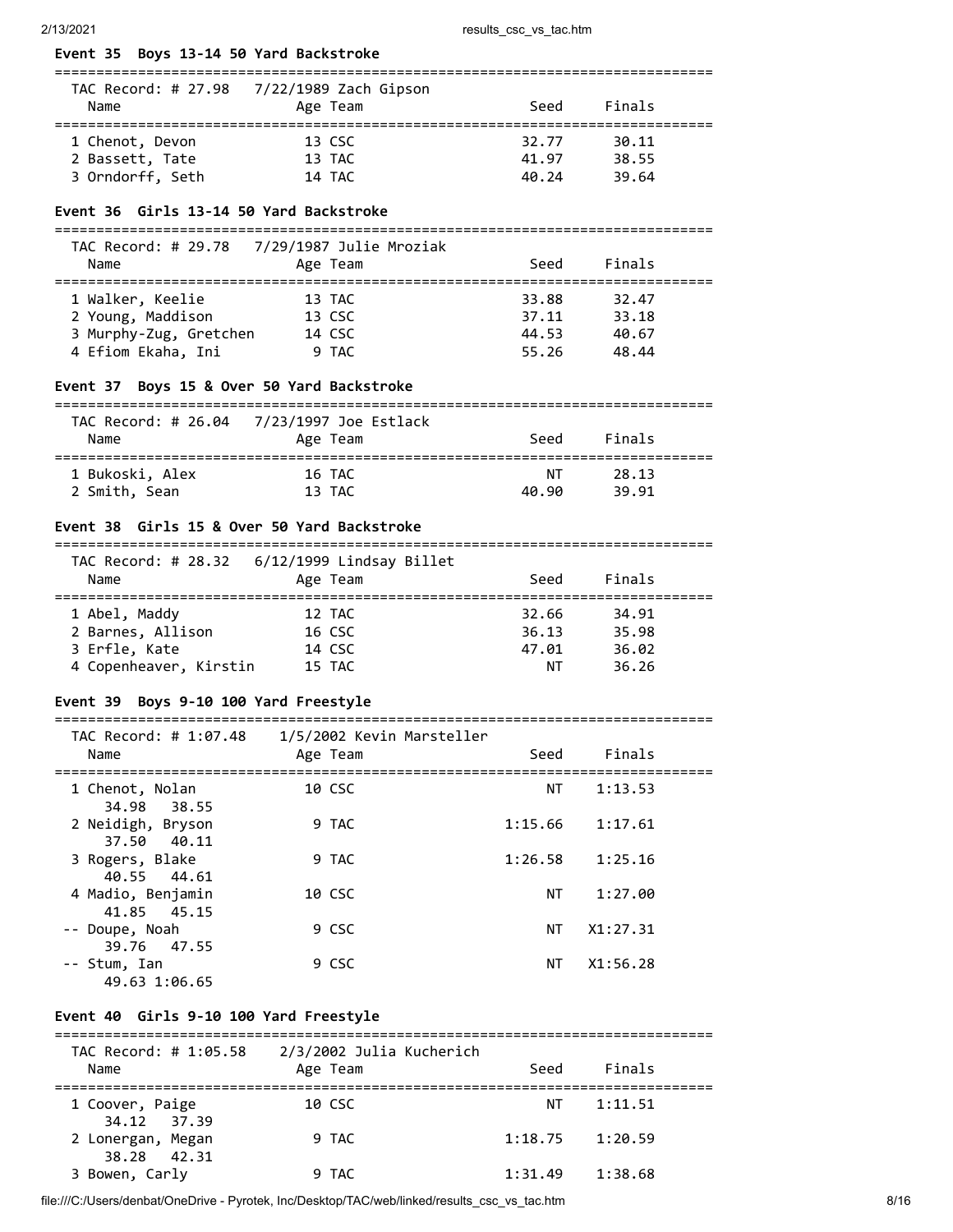### **Event 41 Boys 11-12 100 Yard Freestyle**

43.78 54.90

| Name                                    | TAC Record: # 56.23 4/3/1987 Greg Gipson<br>Age Team | Seed      | Finals              |  |
|-----------------------------------------|------------------------------------------------------|-----------|---------------------|--|
| 1 Bell, Isaiah<br>29.66 35.01           | 12 CSC                                               |           | $1:15.99$ $1:04.67$ |  |
| 2 Barnes, Kevin<br>32.03 35.44          | 12 CSC                                               | 1:37.95   | 1:07.47             |  |
| 3 Zortman, CJ<br>32.70 36.30            | 11 TAC                                               | 1:10.47   | 1:09.00             |  |
| 4 Sanford, Erick<br>$1:02.54$ $1:13.26$ | 12 TAC                                               |           | $1:58.74$ $2:15.80$ |  |
| -- Sharp, AJ<br>37.49 43.89             | 12 CSC                                               | <b>NT</b> | X1:21.38            |  |
| -- Heeb, Will<br>44.00<br>37.91         | 11 CSC                                               | NT        | X1:21.91            |  |

#### **Event 42 Girls 11-12 100 Yard Freestyle**

===============================================================================

| Name                               | Age Team | Seed    | Finals  |  |
|------------------------------------|----------|---------|---------|--|
| 1 Young, Sierra<br>31.43 33.14     | 12 CSC   | 1:19.11 | 1:04.57 |  |
| 2 Hunt, Katie<br>31.94 35.29       | 12 TAC   | 1:07.60 | 1:07.23 |  |
| 3 Bixby, Frances<br>35.11 40.93    | 12 CSC   | 1:21.89 | 1:16.04 |  |
| 4 Nicholson, Sophie<br>43.07 46.88 | 11 TAC   | ΝT      | 1:29.95 |  |

### **Event 43 Boys 13-14 100 Yard Freestyle**

| TAC Record: # 49.19<br>Name      | 4/1/1989 Zack Gipson<br>Age Team | Seed    | Finals  |  |
|----------------------------------|----------------------------------|---------|---------|--|
| 1 Fiorentino, Max<br>27.91 30.55 | 14 CSC                           | 1:01.24 | 58.46   |  |
| 2 Waters, Dec<br>32.38 35.56     | 13 CSC                           | 1:13.29 | 1:07.94 |  |
| 3 Bassett, Tate<br>32.78 37.16   | 13 TAC                           | 1:08.99 | 1:09.94 |  |
| 4 Smith, Sean<br>48.14<br>41.74  | 13 TAC                           | 1:18.62 | 1:29.88 |  |

#### **Event 44 Girls 13-14 100 Yard Freestyle**

===============================================================================  $TAC$  Record:  $HSA$   $27$   $6/20/1987$  Nikki Leh

| Name                               | Age Team | Seed    | Finals  |  |
|------------------------------------|----------|---------|---------|--|
| 1 Tate, Ellie<br>32.20 34.78       | 13 CSC   | 1:18.01 | 1:06.98 |  |
| 2 Gochnauer, Morgan<br>32.31 34.92 | 14 TAC   | 1:04.22 | 1:07.23 |  |
| 3 Matis, Kaylyn<br>33.47 33.86     | 13 CSC   | 1:10.78 | 1:07.33 |  |
| 4 Quinn, Mattison<br>38.55 42.45   | 11 TAC   | 1:28.99 | 1:21.00 |  |

### **Event 45 Boys 15 & Over 100 Yard Freestyle**

===============================================================================

TAC Record: # 47.77 7/25/2009 Ben Appleby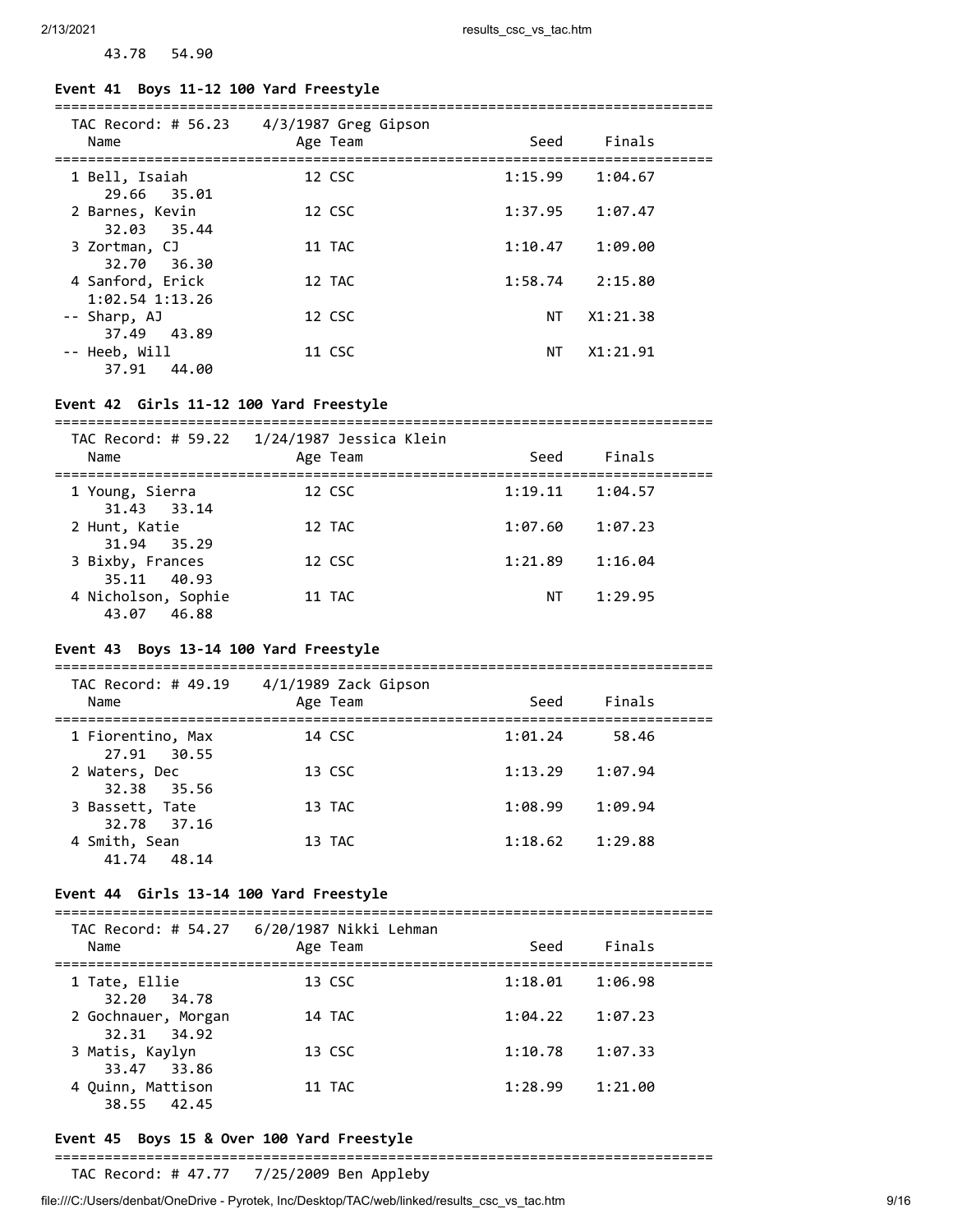| Name                             | Age Team | Finals<br>Seed     |  |
|----------------------------------|----------|--------------------|--|
| 1 Hoch, Jackson<br>28.69 31.06   | 15 CSC   | 1:05.31<br>59.75   |  |
| 2 Orndorff, Seth<br>30.79 36.65  | 14 TAC   | 1:14.26<br>1:07.44 |  |
| 3 Mummert, Wesley<br>35.49 41.03 | 14 TAC   | 1:21.11<br>1:16.52 |  |

### **Event 46 Girls 15 & Over 100 Yard Freestyle**

| TAC Record: # 54.42<br>Name           | 8/2/1989 Nikki Lehman<br>Age Team | Seed    | Finals  |  |
|---------------------------------------|-----------------------------------|---------|---------|--|
| 1 Strahosky, Kelly<br>29.02 30.58     | 17 CSC                            | 1:01.53 | 59.60   |  |
| 2 Amsbaugh, Anna<br>28.42 31.32       | 17 CSC                            | 59.19   | 59.74   |  |
| 3 Patterson, Allie<br>31.85 35.43     | 17 TAC                            | 1:06.65 | 1:07.28 |  |
| 4 Copenheaver, Kirstin<br>32.71 37.20 | 15 TAC                            | ΝT      | 1:09.91 |  |

### **Event 47 Boys 8 & Under 25 Yard Breaststroke**

===============================================================================

| Name               | TAC Record: # 20.56 2/12/2000 Joey Royer<br>Age Team | Seed  | Finals |  |
|--------------------|------------------------------------------------------|-------|--------|--|
| 1 Shank, Louis     | 8 CSC                                                | 26.50 | 23.59  |  |
| 2 Williams, Bailey | 8 TAC                                                | 28.36 | 27.08  |  |
| 3 Trout, Carter    | 8 TAC                                                | 28.34 | 29.37  |  |

# **Event 48 Girls 8 & Under 25 Yard Breaststroke**

| Name               | TAC Record: # 19.68 7/14/2007 Megan Hunt<br>Age Team | Seed | Finals |  |
|--------------------|------------------------------------------------------|------|--------|--|
| 1 Coldren, Katelyn | 8 CSC                                                | NΤ   | 27.11  |  |
| 2 Boswell, Elena   | 8 CSC                                                | NΤ   | 35.47  |  |
| 3 Abel, Lauren     | 7 TAC                                                | NΤ   | 37.38  |  |
| -- Englerth, Lena  | 7 TAC                                                | ΝT   | DO.    |  |

### **Event 49 Boys 9-10 50 Yard Breaststroke**

| Name                             | TAC Record: # 39.12 7/31/1991 Craig Brennan<br>Age Team | Seed  | Finals |  |
|----------------------------------|---------------------------------------------------------|-------|--------|--|
| 1 Chenot, Nolan<br>19.51 23.34   | 10 CSC                                                  | 48.71 | 42.85  |  |
| 2 Neidigh, Bryson<br>21.09 25.02 | 9 TAC                                                   | 46.34 | 46.11  |  |
| 3 Madio, Benjamin<br>23.87 27.42 | 10 CSC                                                  | ΝT    | 51.29  |  |
| 4 Ports, Jack<br>25.95<br>28.93  | 10 TAC                                                  | 53.09 | 54.88  |  |

### **Event 50 Girls 9-10 50 Yard Breaststroke**

| TAC Record: # 38.00   | $1/17/2010$ Megan Hunt, TAC |       |         |
|-----------------------|-----------------------------|-------|---------|
| Name                  | Age Team                    | Seed  | Finals  |
| 1 Stell, Julia        | 10 TAC                      | 41.65 | 41.58   |
| 2 Trout, Riley E      | 10 TAC                      | 43.10 | 44.25   |
| 3 Chambers, Katy Anne | 9 CSC                       | ΝT    | 1:04.18 |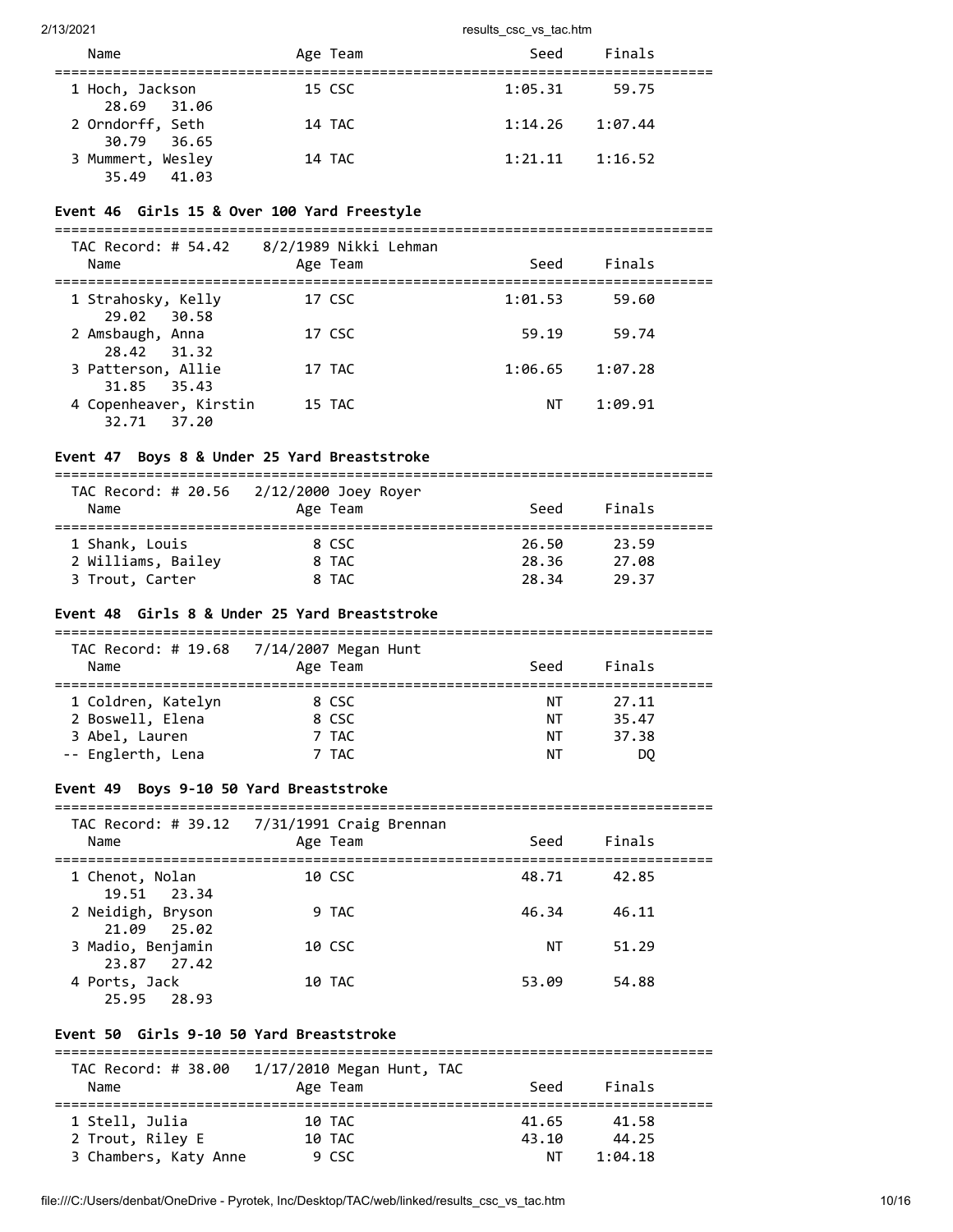===============================================================================

### **Event 51 Boys 11-12 50 Yard Breaststroke**

| TAC Record: # 31.98<br>Name | $3/21/1987$ Zack Gipson<br>Age Team | Seed  | Finals |  |
|-----------------------------|-------------------------------------|-------|--------|--|
| 1 Lonergan, Devon           | 12 TAC                              | 41.96 | 41.81  |  |
| 2 Barnes, Kevin             | 12 CSC                              | 49.54 | 41.90  |  |
| 3 Boswell, Jackson          | 12 CSC                              | NT.   | 43.65  |  |
| 4 Williams, Keagan          | 10 TAC                              | 56.64 | 52.91  |  |
| -- Heeb, Will               | 11 CSC                              | ΝT    | X48.49 |  |
| -- Peterson, Liam           | 11 CSC                              | ΝT    | X56.51 |  |

===============================================================================

### **Event 52 Girls 11-12 50 Yard Breaststroke**

| Name             | TAC Record: # 35.36 2/12/2011 Megan Hunt, TAC<br>Age Team | Seed  | Finals |  |
|------------------|-----------------------------------------------------------|-------|--------|--|
| 1 Lippert, Grace | 12 CSC                                                    | ΝT    | 36.92  |  |
| 2 Stein, Rachel  | 12 TAC                                                    | 38.61 | 38.73  |  |

#### **Event 53 Boys 13-14 50 Yard Breaststroke**

|      | TAC Record: # 28.28 7/22/1989 Zach Gipson |             |  |
|------|-------------------------------------------|-------------|--|
| Name | Age Team                                  | Seed Finals |  |
|      |                                           |             |  |

| 1 Chenot, Devon   | 13 CSC | 34.73 | 34.76 |  |
|-------------------|--------|-------|-------|--|
| 2 Golden, Trent   | 14 TAC | 40.17 | 38.34 |  |
| 3 Fiorentino, Max | 14 CSC | 38.14 | 38.78 |  |
| 4 Mummert, Wesley | 14 TAC | ΝT    | 47.21 |  |

#### **Event 54 Girls 13-14 50 Yard Breaststroke**

=============================================================================== TAC Record: # 31.05 7/29/1987 Nikki Lehman

| Name                | IAC RCCOLU. II JI.OJ - 772J/IJO7 NIRRI ECHINGHI<br>Age Team | Seed  | Finals |  |
|---------------------|-------------------------------------------------------------|-------|--------|--|
| 1 Young, Elizabeth  | 14 CSC                                                      | 49.42 | 34.23  |  |
| 2 Rowe, Hayden      | 13 CSC                                                      | 38.97 | 39.61  |  |
| 3 Zortman, Cara Sue | 14 TAC                                                      | 42.07 | 42.32  |  |
| 4 Bowen, Alexis     | 13 TAC                                                      | 44.63 | 42.85  |  |
|                     |                                                             |       |        |  |

### **Event 55 Boys 15 & Over 50 Yard Breaststroke**

| Record: # 28.07<br>TAC | 7/14/1990 Zach Gipson |
|------------------------|-----------------------|

| Name              | Age Team | Seed  | Finals |  |
|-------------------|----------|-------|--------|--|
| 1 Bukoski, Alex   | 16 TAC   | 29.83 | 29.77  |  |
| 2 Madio, Daniel   | 15 CSC   | 34.60 | 31.71  |  |
| 3 Waters, Johnnie | 17 CSC   | 34.98 | 33.81  |  |
| 4 Peters, Matthew | 11 TAC   | 38.30 | 40.33  |  |

#### **Event 56 Girls 15 & Over 50 Yard Breaststroke**

| Name               | Age Team | Seed  | Finals |  |
|--------------------|----------|-------|--------|--|
| 1 Tate, Ellie      | 13 CSC   | 39.34 | 37.32  |  |
| 2 Boswell, Rebecca | 15 CSC   | ΝT    | 40.88  |  |
| 3 Smith, Carsyn    | 15 TAC   | NΤ    | 43.71  |  |
| 4 Russo, Freddie   | 11 TAC   | 54.16 | 53.43  |  |

#### **Event 57 Boys 8 & Under 25 Yard Butterfly**

===============================================================================  $TAC$  Record:  $\#$  16.21 2/5/2011 Matthew Peters,  $TAC$ 

| Name                          | Age<br>eam                     | Seed       | <b>Einais</b> |
|-------------------------------|--------------------------------|------------|---------------|
| ⊥AC<br>- Recora:<br>7 # 16.ZI | 77577011<br>mattnew<br>Peters, | <b>IAC</b> |               |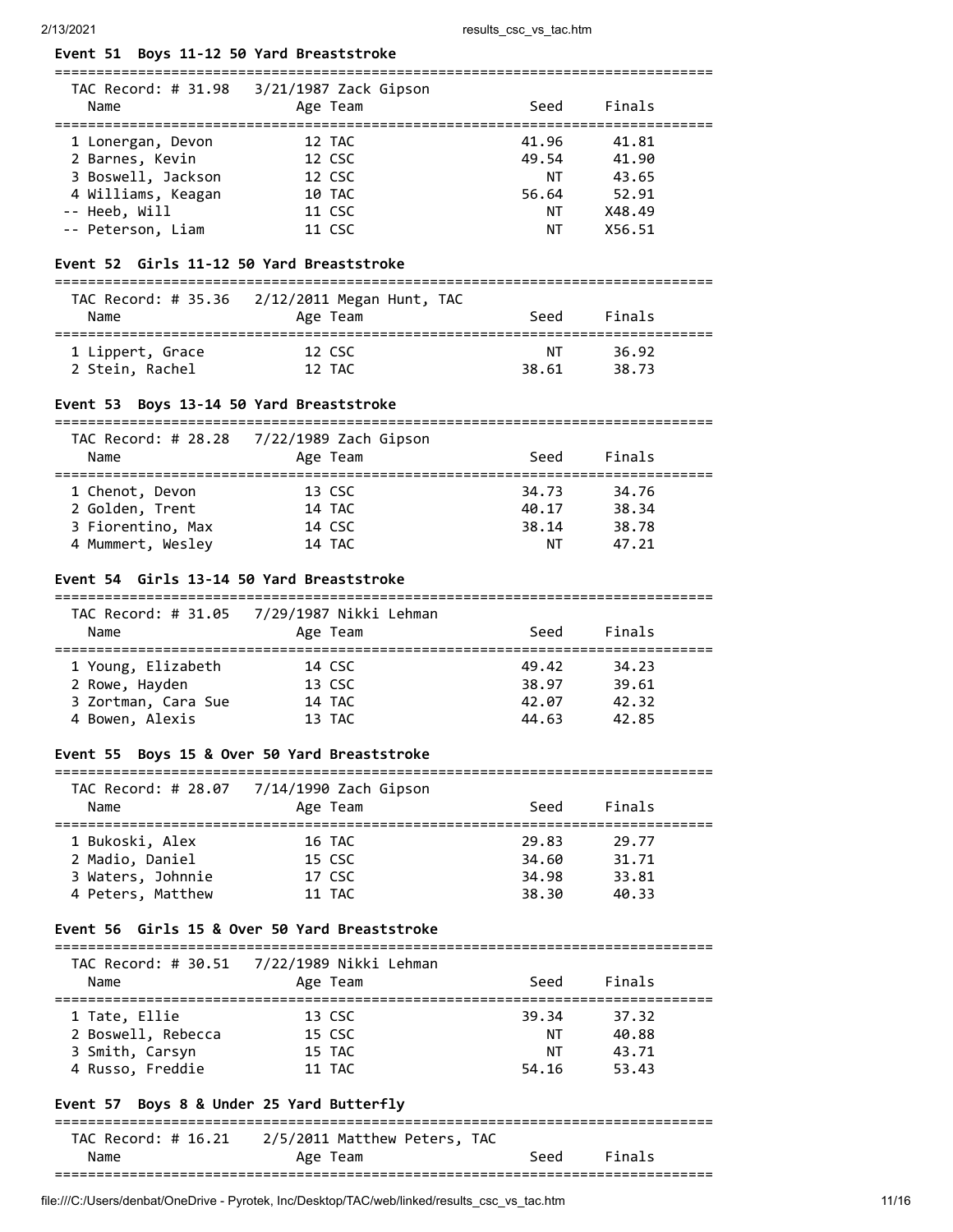| 1 Hunt, Reed     | 7 TAC | 19.11 | 19.93 |
|------------------|-------|-------|-------|
| 2 Shank, Louis   | 8 CSC | 32.79 | 20.45 |
| 3 Bell, Eli      | 6 CSC | ΝT    | 49.31 |
| -- Coover, Waytt | 5 CSC | NΤ    | XDO   |

#### **Event 58 Girls 8 & Under 25 Yard Butterfly**

#### ===============================================================================  $5/23/2007$  Del

| IAC Record: # 17.10<br>Name | 6/23/2007 Delaney Gross<br>Age Team | Seed  | Finals |  |
|-----------------------------|-------------------------------------|-------|--------|--|
| 1 Neidigh, Brynn            | 7 TAC                               | 19.03 | 19.78  |  |
| 2 Lippert, Catherine        | 8 CSC                               | ΝT    | 21.85  |  |
| 3 Ouinn, Tearnie            | 8 TAC                               | 24.04 | 22.98  |  |
| 4 Clements, Calyn           | 7 CSC                               | ΝT    | 27.97  |  |

### **Event 59 Boys 9-10 50 Yard Butterfly**

#### =============================================================================== TAC Record: # 31.69 1/26/2002 Kevin Marsteller

| Name                                | $-7$ $-0$ , $-0$ $-0$ $-1$ $-0$ $-1$ $-1$ $-0$ $-0$ $-1$ $-0$<br>Age Team | Seed  | Finals |  |
|-------------------------------------|---------------------------------------------------------------------------|-------|--------|--|
| 1 Young, Dylan<br>16.89 21.38       | 9 CSC                                                                     | ΝT    | 38.27  |  |
| 2 Williams, Keagan<br>24.43 29.98   | 10 TAC                                                                    | 55.43 | 54.41  |  |
| 3 Culbertson, Trevor<br>23.35 31.78 | 10 TAC                                                                    | 56.10 | 55.13  |  |
| -- Stum, Ian<br>30.71<br>43.62      | 9 CSC                                                                     | ΝT    | DO.    |  |

### **Event 60 Girls 9-10 50 Yard Butterfly**

#### =============================================================================== TAC Record: # 33.91 2/7/1999 Angie Hammond

| IAL Kecora: # 33.91<br>Name     | ا/ / 2/ 1999 Angie Hammond<br>Age Team | Seed  | Finals |  |
|---------------------------------|----------------------------------------|-------|--------|--|
| 1 Guyer, Sophia<br>15.55 18.27  | 10 TAC                                 | 34.65 | 33.82# |  |
| 2 Bell, Rachel<br>16.73 18.73   | 10 CSC                                 | NΤ    | 35.46  |  |
| 3 Coover, Paige<br>17.21 22.62  | 10 CSC                                 | 44.74 | 39.83  |  |
| 4 Sprankle, Ella<br>21.50 27.30 | 9 TAC                                  | ΝT    | 48.80  |  |

### **Event 61 Boys 11-12 50 Yard Butterfly**

| TAC Record: # 26.49<br>Name | $6/20/1987$ Greg Gipson<br>Age Team | Seed  | Finals |  |
|-----------------------------|-------------------------------------|-------|--------|--|
| 1 Hammer, Kevin             | 12 CSC                              | ΝT    | 31.63  |  |
| 2 Barnes, Kevin             | 12 CSC                              | 49.34 | 36.79  |  |
| 16.67 20.12                 |                                     |       |        |  |
| 3 Rogers, Charles           | 11 TAC                              | 39.19 | 38.55  |  |
| 17.61 20.94                 |                                     |       |        |  |
| 4 Zortman, CJ               | 11 TAC                              | 40.63 | 42.74  |  |
| 19.01 23.73                 |                                     |       |        |  |
| -- Sharp, AJ                | 12 CSC                              | ΝT    | X47.34 |  |
| 20.66<br>26.68              |                                     |       |        |  |

# **Event 62 Girls 11-12 50 Yard Butterfly**

| Name                            | Age Team | Seed | Finals |  |
|---------------------------------|----------|------|--------|--|
| 1 Lippert, Grace<br>15.78 17.11 | 12 CSC   | NT   | 32.89  |  |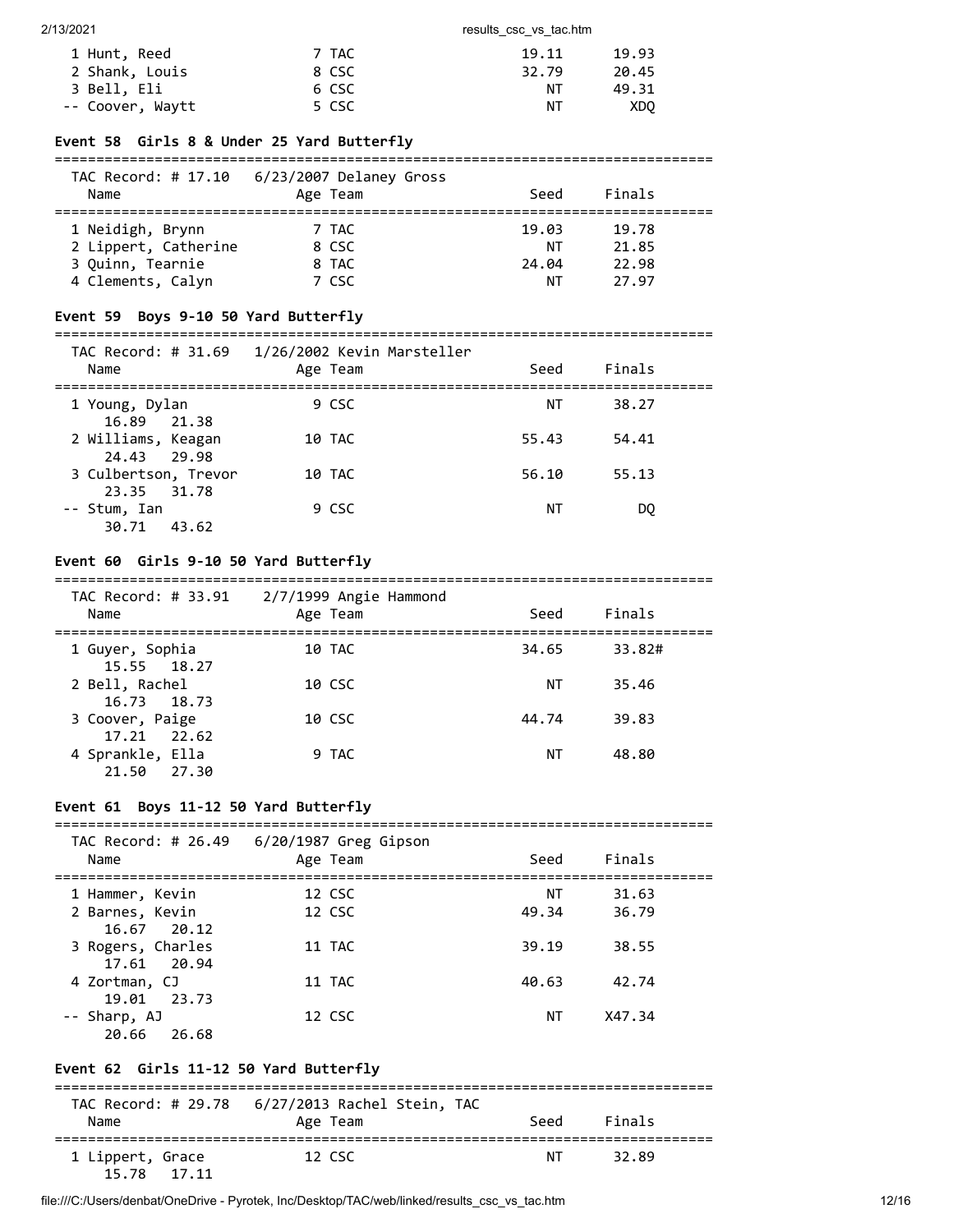| 2/13/2021                           |        | results csc vs tac.htm |    |
|-------------------------------------|--------|------------------------|----|
| 2 Tate, Meg                         | 11 CSC | 39.25<br>34.33         |    |
| 15.65 18.68<br>3 Abel, Maddy        | 12 TAC | 34.39<br>33.05         |    |
| 16.17 18.22<br>-- Gobin, Rachel     | 12 CSC | X36.88<br>46.02        |    |
| 17.52 19.36<br>-- Bixby, Frances    | 12 CSC | X40.79<br>48.58        |    |
| 18.07 22.72<br>-- Nicholson, Sophie | 11 TAC | ΝT                     | DO |
| 22.29<br>30.31                      |        |                        |    |

# **Event 63 Boys 13-14 50 Yard Butterfly**

| TAC Record: # 25.15<br>Name         | 7/2/1988 Greg Gipson<br>Age Team | Seed  | Finals |  |
|-------------------------------------|----------------------------------|-------|--------|--|
| 1 Patterson, Alex<br>15.70<br>19.62 | 13 TAC                           | 35.02 | 35.32  |  |

### **Event 64 Girls 13-14 50 Yard Butterfly**

| TAC Record: # 28.61<br>Name           | 8/2/1989 Leslie Lear<br>Age Team | Seed  | Finals |  |
|---------------------------------------|----------------------------------|-------|--------|--|
| 1 Walker, Keelie<br>15.75 16.73       | 13 TAC                           | 34.32 | 32.48  |  |
| 2 Matis, Kaylyn<br>15.59 17.46        | 13 CSC                           | 35.49 | 33.05  |  |
| 3 Young, Maddison<br>17.33 18.15      | 13 CSC                           | ΝT    | 35.48  |  |
| 4 Strickler, Sydnee<br>20.98<br>17.17 | 13 TAC                           | 39.48 | 38.15  |  |

### **Event 65 Boys 15 & Over 50 Yard Butterfly**

| Name                           | TAC Record: # 24.70 7/25/2009 Ben Appleby<br>Age Team | Seed  | Finals |  |
|--------------------------------|-------------------------------------------------------|-------|--------|--|
| 1 Hoch, Jackson<br>15.61 17.53 | 15 CSC                                                | 36.50 | 33.14  |  |

### **Event 66 Girls 15 & Over 50 Yard Butterfly**

|                    | TAC Record: # 27.22 7/22/1989 Nikki Lehman |       |        |  |
|--------------------|--------------------------------------------|-------|--------|--|
| Name               | Age Team                                   | Seed  | Finals |  |
| 1 Amsbaugh, Anna   | 17 CSC                                     | NΤ    | 31.09  |  |
| 2 Bowen, Alexis    | 13 TAC                                     | 35.75 | 34.21  |  |
| 15.86 18.35        |                                            |       |        |  |
| 3 Patterson, Allie | 17 TAC                                     | 36.70 | 37.35  |  |
| 17.11<br>20.24     |                                            |       |        |  |

#### **Event 67 Boys 8 & Under 100 Yard Freestyle Relay**

### ===============================================================================

| TAC Record: # 1:05.94 2/15/1992                    |       | D. Mead, J. Lloyd, R. Ness, J. Kochenour  |        |
|----------------------------------------------------|-------|-------------------------------------------|--------|
| Team                                               |       | Seed                                      | Finals |
| 1 Trojan Aquatic Club 'A'<br>1) Williams, Bailey 8 |       | $1:14.99$ $1:25.70$<br>2) Trout, Carter 8 |        |
| 3) Bassett, Rome 8<br>16.54 30.72 22.89            | 15.55 | 4) Goldstein, Braydon 7                   |        |
| -- Carlisle Swim Club 'A'<br>1) Brody, Ryan 8      |       | 1:15.04<br>2) Kimmel, Andrew 8            | DO.    |
| 3) Shank, Louis 8                                  |       | 4) Strohecker, Maxwell 6                  |        |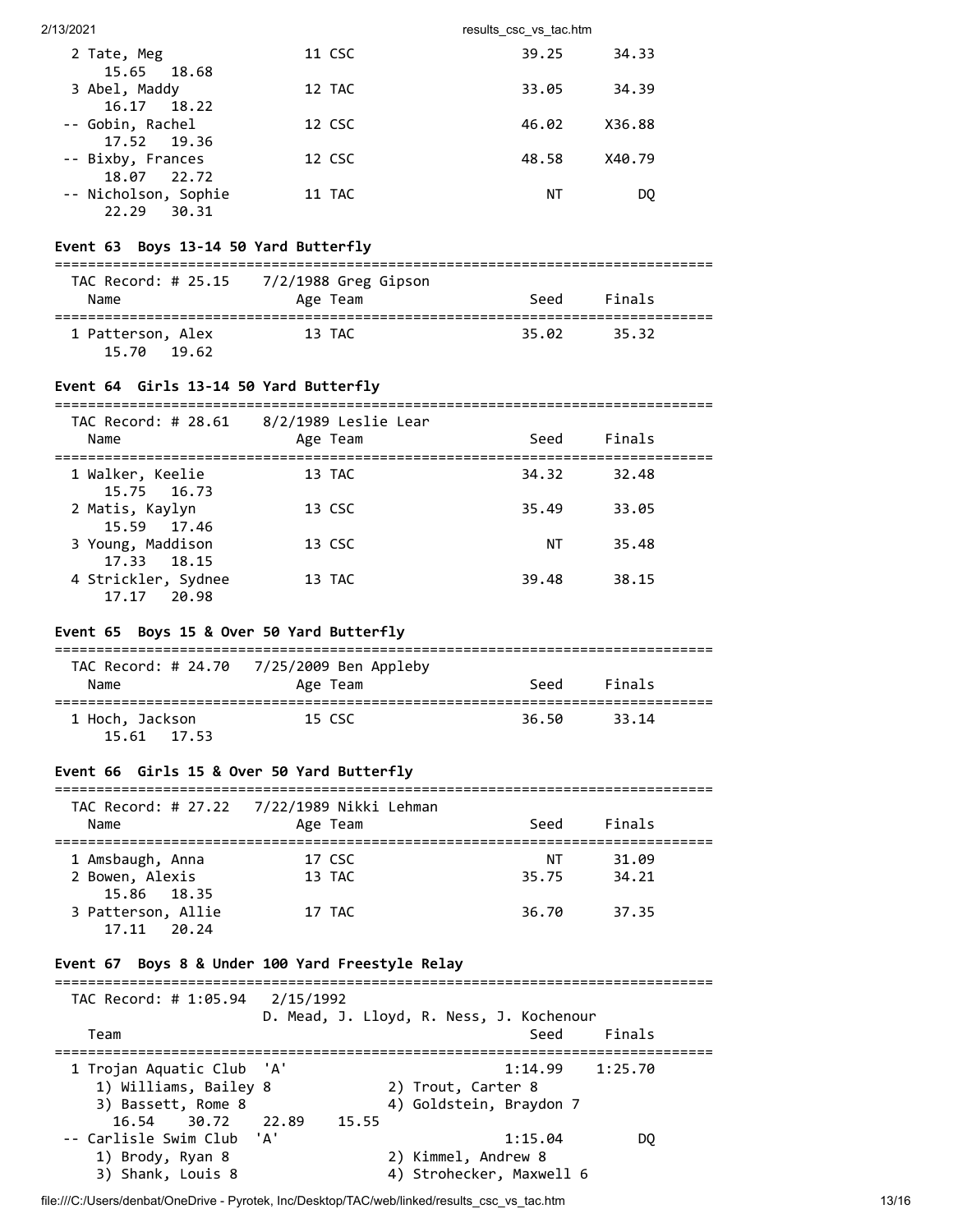26.10 25.42 24.66 18.07

**Event 68 Girls 8 & Under 100 Yard Freestyle Relay** =============================================================================== TAC Record: # 1:10.35 2/10/2007 K. Copenheaver, C. Zortman, D. Gross, C. Gross Team Seed Finals =============================================================================== 1 Carlisle Swim Club 'A' 1:12.53 1:30.36 1) Coldren, Katelyn 8 2) Buehler, Katie 6 3) Clements, Calyn 7 4) Lippert, Catherine 8 34.10 15.53 30.69 10.04 **Event 69 Boys 9-10 200 Yard Freestyle Relay** =============================================================================== TAC Record: # 2:08.76 2/16/1991 D. Rylee, J. Estlack, C. Brennan, R. Meerstein Team Seed Finals =============================================================================== 1 Trojan Aquatic Club 'A' 2:14.98 2:39.75 1) Bassett, Dane 10 2) Culbertson, Trevor 10 3) Ports, Jack 10 4) Williams, Keagan 10 39.21 1:24.79 2 Carlisle Swim Club 'A' 1:53.68 2:50.53 1) Doupe, Noah 9 2) Chambers, Mark 10 3) Kimmel, Ryan 10 4) Madio, Benjamin 10 48.10 1:22.55 **Event 70 Girls 9-10 200 Yard Freestyle Relay** =============================================================================== TAC Record: # 2:07.41 7/25/2009 Trojan Aquatic Club M. Hunt, D. Gross, C. Zortman, C. Gross Team Seed Finals =============================================================================== 1 Trojan Aquatic Club 'A' 2:13.03 2:25.16 1) Bowen, Carly 9 2) Stell, Julia 10 3) Lonergan, Megan 9 4) Guyer, Sophia 10 43.23 15.43 17.10 1:09.40 2 Trojan Aquatic Club 'B'<br>
1) Hunt, Savannah 9 (2) Sprankle, Ella 9 1) Hunt, Savannah 9 2) Sprankle, Ella 9 3) Efiom Ekaha, Ini 9 4) Trout, Riley E 10 3) Efiom Ekaha, Ini 9 (1)<br>38.98 38.93 42.01 32.07 3 Carlisle Swim Club 'A' 2:19.26 3:04.32 1) Coover, Paige 10 2) Collins, Jillian 9 3) Sharp, Samantha 9 4) Boswell, Elena 8 59.07 49.85 52.94 22.46 **Event 71 Boys 11-12 200 Yard Freestyle Relay** =============================================================================== TAC Record: # 1:50.12 3/21/1987 G. Gipson, Z. Gipson, A. Guyer, A. Lutz Team Seed Finals =============================================================================== 1 Carlisle Swim Club 'A' 2:03.08 1:59.54 1) Bell, Isaiah 12 2) Hammer, Kevin 12 3) Barnes, Kevin 12 4) Shank, Layton 11 28.85 32.26 29.76 28.67 2 Trojan Aquatic Club 'A' 2:01.12 2:02.04 1) Zortman, CJ 11 2) Peters, Matthew 11 3) Rogers, Charles 11 4) Lonergan, Devon 12 31.93 29.25 33.18 27.68

### **Event 72 Girls 11-12 200 Yard Freestyle Relay**

#### ===============================================================================

TAC Record: # 1:54.75 2/22/1997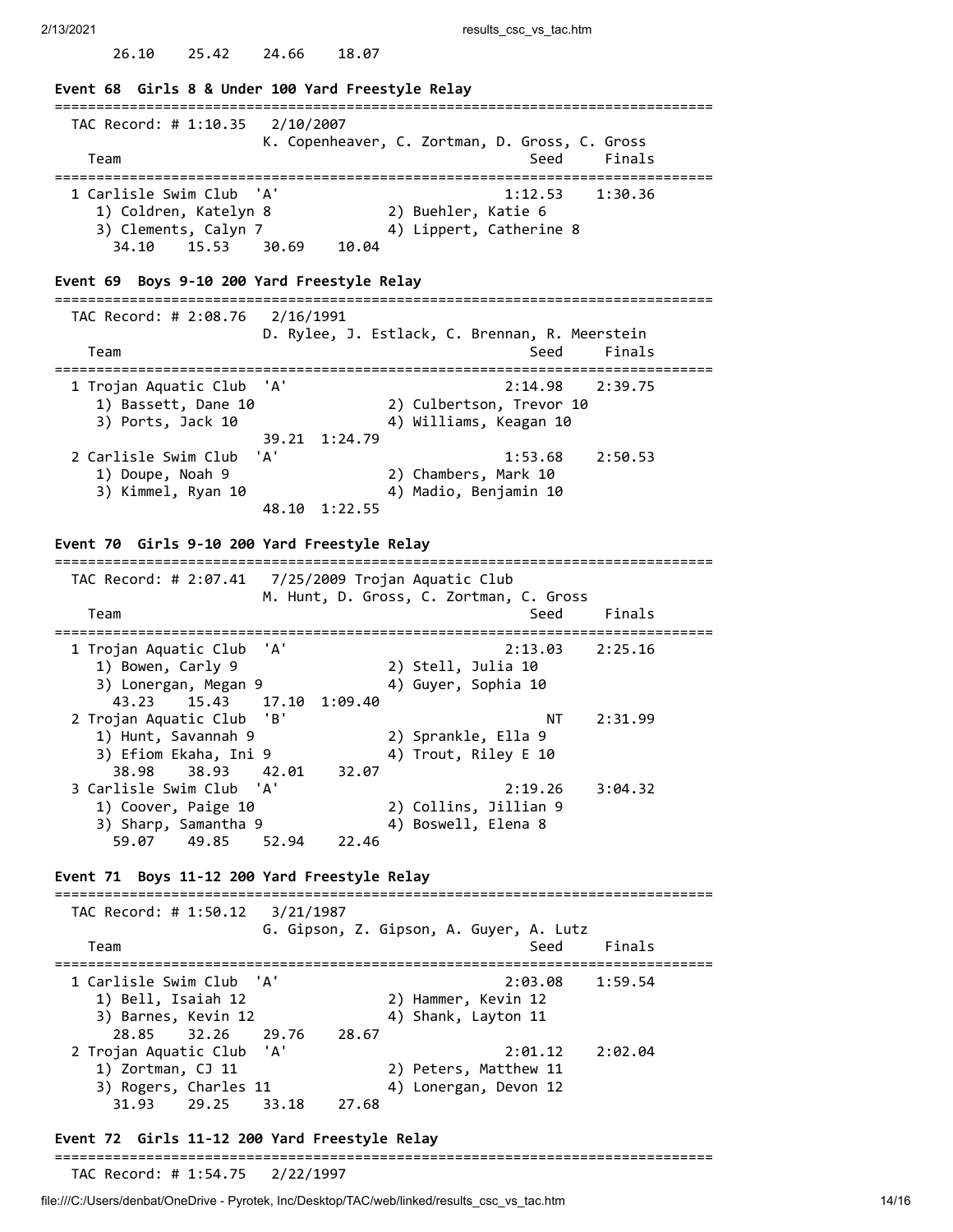| 2/13/2021                                                                                                               |                                         | results_csc_vs_tac.htm                                       |                         |
|-------------------------------------------------------------------------------------------------------------------------|-----------------------------------------|--------------------------------------------------------------|-------------------------|
| Team<br>==========================                                                                                      | ===========                             | C. Krebs, A. Cluck, Alyson Hammond, L. Billet<br>Seed        | Finals<br>:============ |
| 1 Trojan Aquatic Club<br>1) Yingling, Erika 12<br>3) Quinn, Mattison 11<br>33.34<br>35.00                               | 'A'<br>37.40<br>38.01                   | 1:58.52<br>2) Russo, Freddie 11<br>4) Nicholson, Sophie 11   | 2:23.75                 |
| Event 73 Boys 13-14 200 Yard Freestyle Relay                                                                            |                                         |                                                              |                         |
| TAC Record: # 1:37.22 12/10/1988<br>Team                                                                                |                                         | A. Guyer, Z. Gipson, G. Gipson, A. Lutz<br>Seed              | Finals                  |
| ================================<br>1 Trojan Aquatic Club<br>1) Golden, Trent 14<br>3) Smith, Sean 13<br>30.56<br>28.59 | 'A'<br>28.59<br>33.69                   | 1:53.84<br>2) Bassett, Tate 13<br>4) Patterson, Alex 13      | 2:01.43                 |
| Event 74 Girls 13-14 200 Yard Freestyle Relay                                                                           |                                         |                                                              |                         |
| TAC Record: # 1:48.02<br>Team                                                                                           | 7/26/1995                               | M. Hamberger, W. Shaffer, W. Peach, J. Lloyd<br>Seed         | Finals                  |
| ========================<br>1 Carlisle Swim Club<br>1) Erfle, Kate 14<br>3) Young, Maddison 13<br>30.02<br>30.03        | 'A'<br>29.04<br>26.79                   | 2:01.28<br>2) Tate, Ellie 13<br>4) Young, Elizabeth 14       | 1:55.88                 |
| 2 Trojan Aquatic Club<br>1) Zortman, Cara Sue 14<br>3) Bowen, Alexis 13<br>27.83<br>30.99                               | 'A'<br>27.29<br>31.06                   | 1:52.92<br>2) Gochnauer, Morgan 14<br>4) Walker, Keelie 13   | 1:57.17                 |
| 3 Carlisle Swim Club<br>1) Gobin, Rachel 12<br>3) Rowe, Hayden 13<br>41.20<br>26.16                                     | 'B'<br>33.36<br>31.80                   | NΤ<br>2) Murphy-Zug, Gretchen 14<br>4) Matis, Kaylyn 13      | 2:12.52                 |
| Event 75                                                                                                                | Boys 15 & Over 200 Yard Freestyle Relay |                                                              |                         |
| =======================<br>TAC Record: # 1:32.11                                                                        | 7/23/1997                               | J. Estlack, D. Kochenour, M. Shorb, J. Starner               |                         |
| Team<br>=========================                                                                                       | =============                           | Seed<br>---------                                            | Finals<br>============= |
| 1 Carlisle Swim Club<br>1) Waters, Dec 13<br>3) Madio, Daniel 15<br>29.63<br>26.07                                      | ' A '<br>25.99<br>27.07                 | NΤ<br>2) Fiorentino, Max 14<br>4) Waters, Johnnie 17         | 1:48.76                 |
| 2 Trojan Aquatic Club<br>1) Bukoski, Alex 16<br>3) Coleman, Kaden 13<br>24.44<br>36.56                                  | 'A'<br>45.92<br>57.97                   | 1:54.74<br>2) Mummert, Wesley 14<br>4) Sanford, Erick 12     | 2:44.89                 |
| Event 76 Girls 15 & Over 200 Yard Freestyle Relay                                                                       |                                         |                                                              |                         |
| =============================<br>TAC Record: # 1:44.77                                                                  | 7/23/1997                               |                                                              |                         |
| Team<br>========================                                                                                        |                                         | E. Beck, J. Lloyd, W. Peach, K. Swift<br>Seed<br>----------- | Finals<br>============  |
| 1 Carlisle Swim Club<br>1) Strahosky, Kelly 17<br>3) Barnes, Allison 16                                                 | 'A'                                     | 1:45.88<br>2) Boswell, Rebecca 15<br>4) Amsbaugh, Anna 17    | 1:56.33                 |
| 28.66<br>31.70<br>Trojan Aquatic Club<br>1) Strickler, Sydnee 13                                                        | 27.89<br>28.08<br>'A'                   | 2:03.09<br>2) Patterson, Allie 17                            | DQ                      |